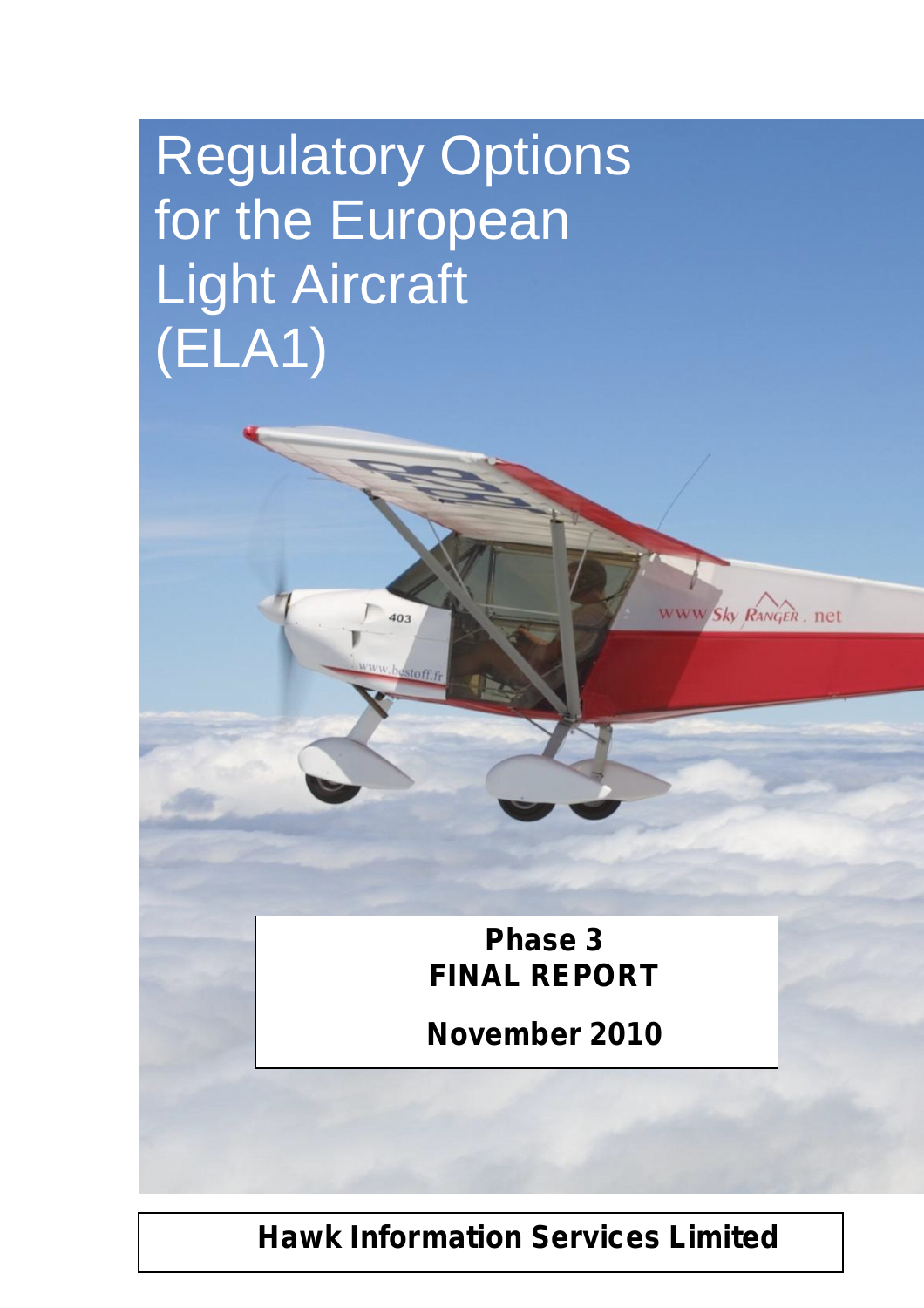

# **Contract Number EASA.2009.C.53**

# **FINAL REPORT**

#### **Approval and Authorisation**

| <b>Prepared by</b>           | <b>R.J.Thwaites</b> | 24 Nov 2010 |
|------------------------------|---------------------|-------------|
|                              | D.G. Roberts        | 24 Nov 2010 |
|                              | G.J. Newby          | 24 Nov 2010 |
|                              | Dr. F.P. Welsh      | 24 Nov 2010 |
| <b>Approved for</b><br>issue | R. J Thwaites       | 24 Nov 2010 |

#### **Record of Revisions**

| <b>Version</b> | <b>Description of Revision</b>                  |
|----------------|-------------------------------------------------|
| 1.0            | First draft for review by EASA 11 November 2010 |
| 2.0            | Final 24 November 2010                          |

#### **Disclaimer**

This study has been carried out for the European Aviation Safety Agency by an external organization and expresses the opinion of the organization undertaking the study. It is provided for information purposes only and the views expressed in the study have not been adopted, endorsed or in any way approved by the European Aviation Safety Agency. Consequently it should not be relied upon as a statement, as any form of warranty, representation, undertaking, contractual, or other commitment binding in law upon the European Aviation Safety Agency.

Ownership of all copyright and other intellectual property rights in this material including any documentation, data and technical information, remains vested to the European Aviation Safety Agency.

> **Hawk Information Services Limited Templehurst House 48 New Street Chipping Norton, OX7 5LJ UK**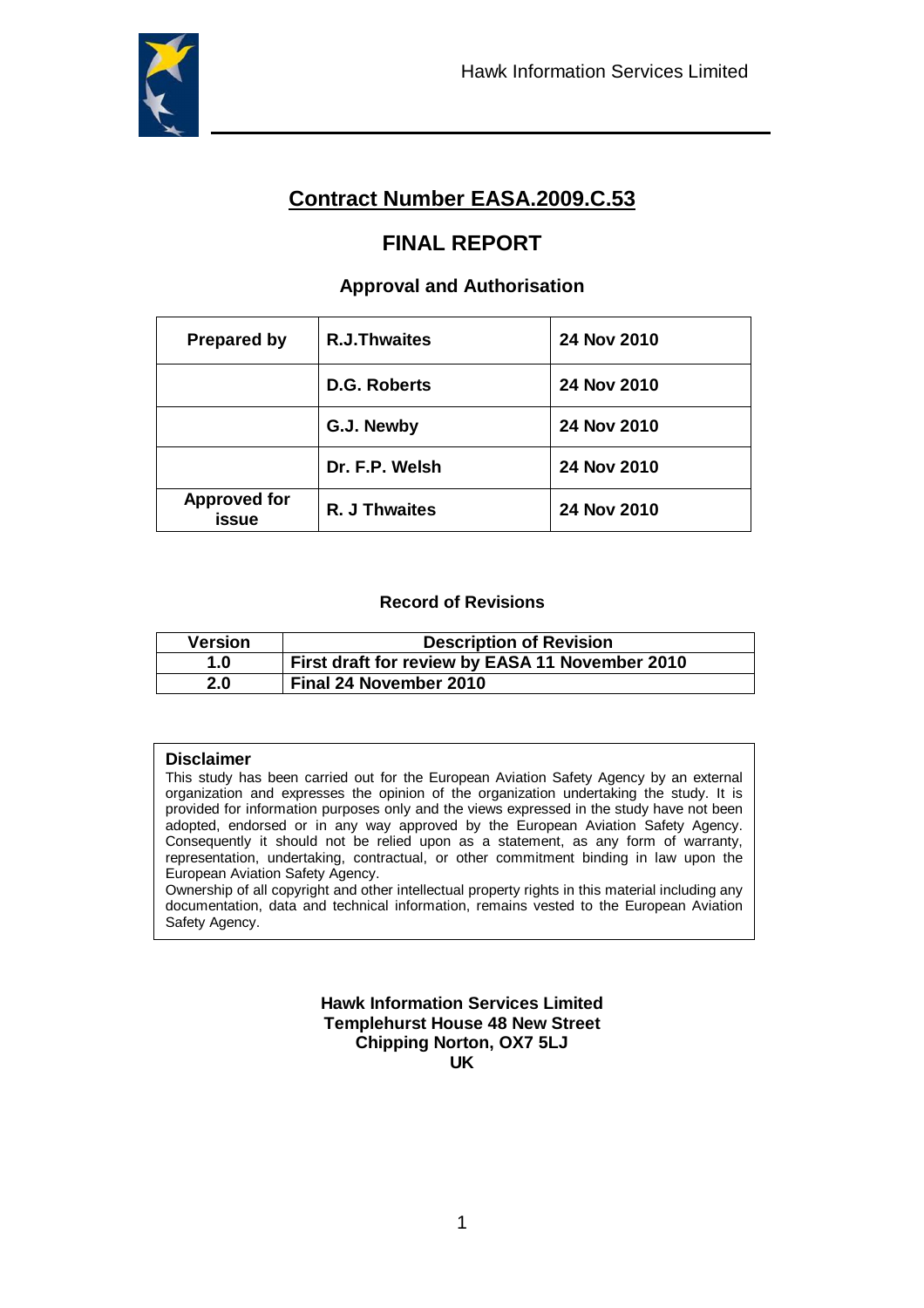

# **Contents**

|   | <b>Executive Summary</b>                                    | 3  |
|---|-------------------------------------------------------------|----|
|   | <b>Abbreviations and Definitions</b>                        | 9  |
| 1 | Overview of Consultations with Stakeholders and Methodology | 11 |
| 2 | Microlight Regulatory Topics Overview Charts                | 12 |
|   | <b>Initial Airworthiness</b>                                | 13 |
|   | <b>Continuing Airworthiness</b>                             | 16 |
|   | Licensing & Training                                        | 17 |
|   | Operations                                                  | 18 |
| 3 | Pan-European Accident data Review                           | 19 |
|   | Introduction                                                | 19 |
|   | Overview                                                    | 19 |
|   | <b>Completeness of Data</b>                                 | 20 |
|   | Microlight accident rates                                   | 22 |
|   | Data Study Conclusions                                      | 24 |
| 4 | <b>Environmental Aspects</b>                                | 25 |
| 5 | The Regulatory Impact Assessment                            | 27 |
|   | Introduction                                                | 27 |
|   | The Issue                                                   | 27 |
|   | Why the issues needs to be addressed                        | 28 |
|   | The Six Options                                             | 30 |
|   | <b>RIA Outcomes</b>                                         | 30 |
|   | Analysis of Impacts                                         | 30 |
|   | <b>Risk Assessment</b>                                      | 32 |
|   | Conclusions                                                 | 34 |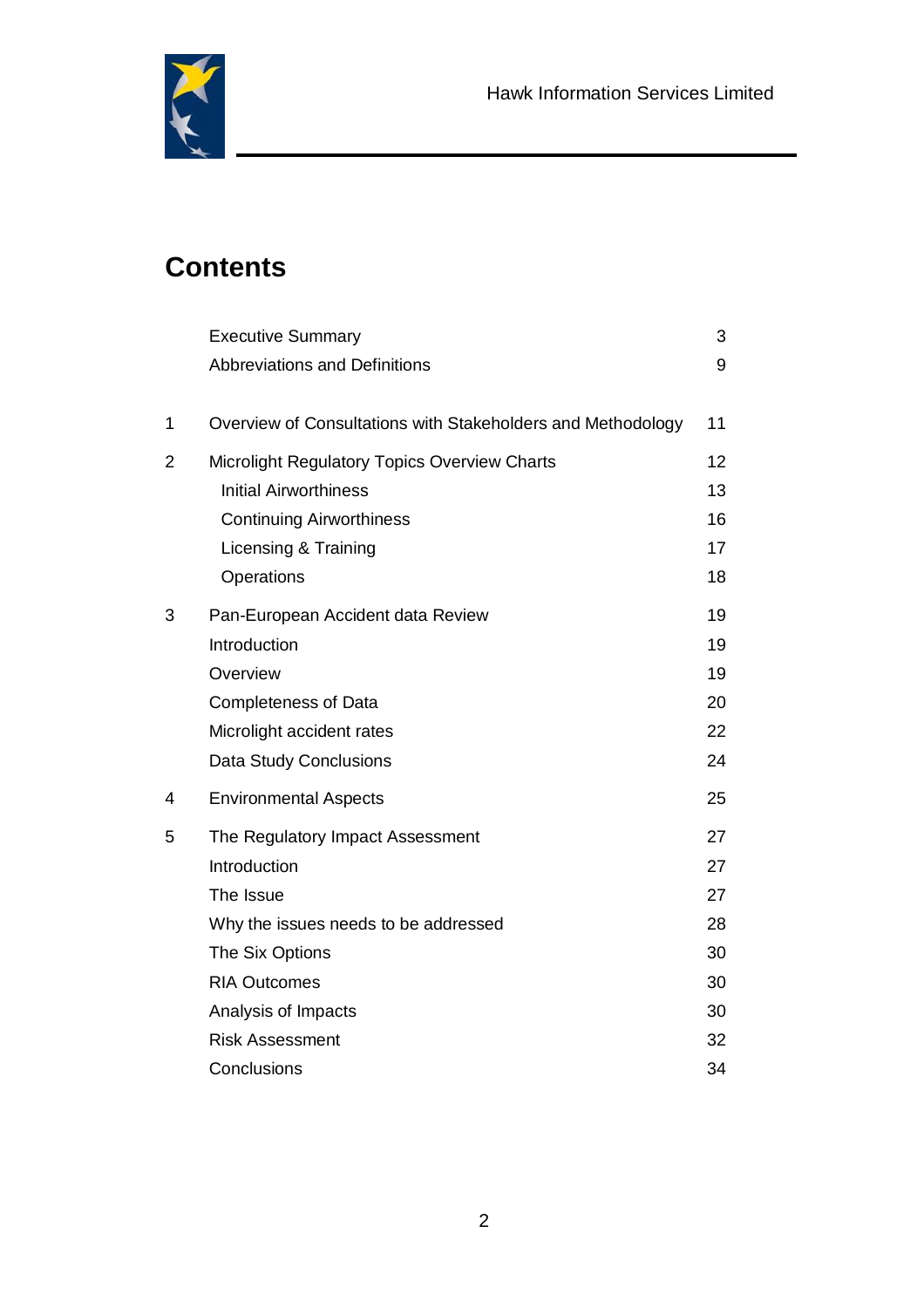

# **Executive Summary**

#### **Background to the Study**

Microlight aeroplanes are a comparatively new class of aircraft that evolved from 'powered hang gliders' in the 1970s. They currently operate in individual European Member States under a wide range certification and operational scenarios, and with the sub-450 Kg class being included in Annex II of Basic Regulation (BR) 216/2008 of 20<sup>th</sup> February 2008 such aircraft classes come under the auspices of the National Aviation Authorities.

With the design evolution of aircraft and engine technologies, these simple, low powered airframes have increased in complexity, but have been able to stay within the weight limitations by the application of modern, strong lightweight materials.

Recital 5 of BR 216/2008 declared that consideration should be given to regulate at Community level, aeroplanes and helicopters with a low maximum take-off mass (MTOM) and whose performance is increasing, that can circulate throughout the Community and that are produced in an industrial manner.

In addition, there is a significant and increasing industrial base in some European Member States that are designing and manufacturing aircraft to meet the Light Sport Aircraft (LSA) category successfully introduced to the United States some five years ago.

Many of the most commercially successful designs have been designed and built in the EU by German, Czech and Italian companies. However, those aeroplanes cannot be operated legally within the EU as they do not comply with existing regulation; that is they are neither EASA certified nor fall under the provisions of Annex II for Member State regulation. It is open to these companies to opt for certification of their aircraft, but the costs and constraints that this implies suggests an alternative route to be followed.

It is therefore this class of aircraft that the proposed ELA1 category and the proportionate regulation envisaged by Recital 5 of BR 216/2008 aims to address.

#### **Objectives of Study**

The aim of the study was to identify successful regulatory scenarios and practices that have been applied to the regulation of microlight aeroplanes under Annex II control in Member States. Data for the safety outcomes in microlighting was collected. Having identified such regulatory practices, the aim was to rationalise these into suggested regulatory frameworks for the proposed ELA1 process.

The intention of the study has clearly been to look at the practices that are seen to work well in the microlight regulatory environment *and neither was there any intent to change the scope of Annex II with respect to regulation of microlights within Member States.*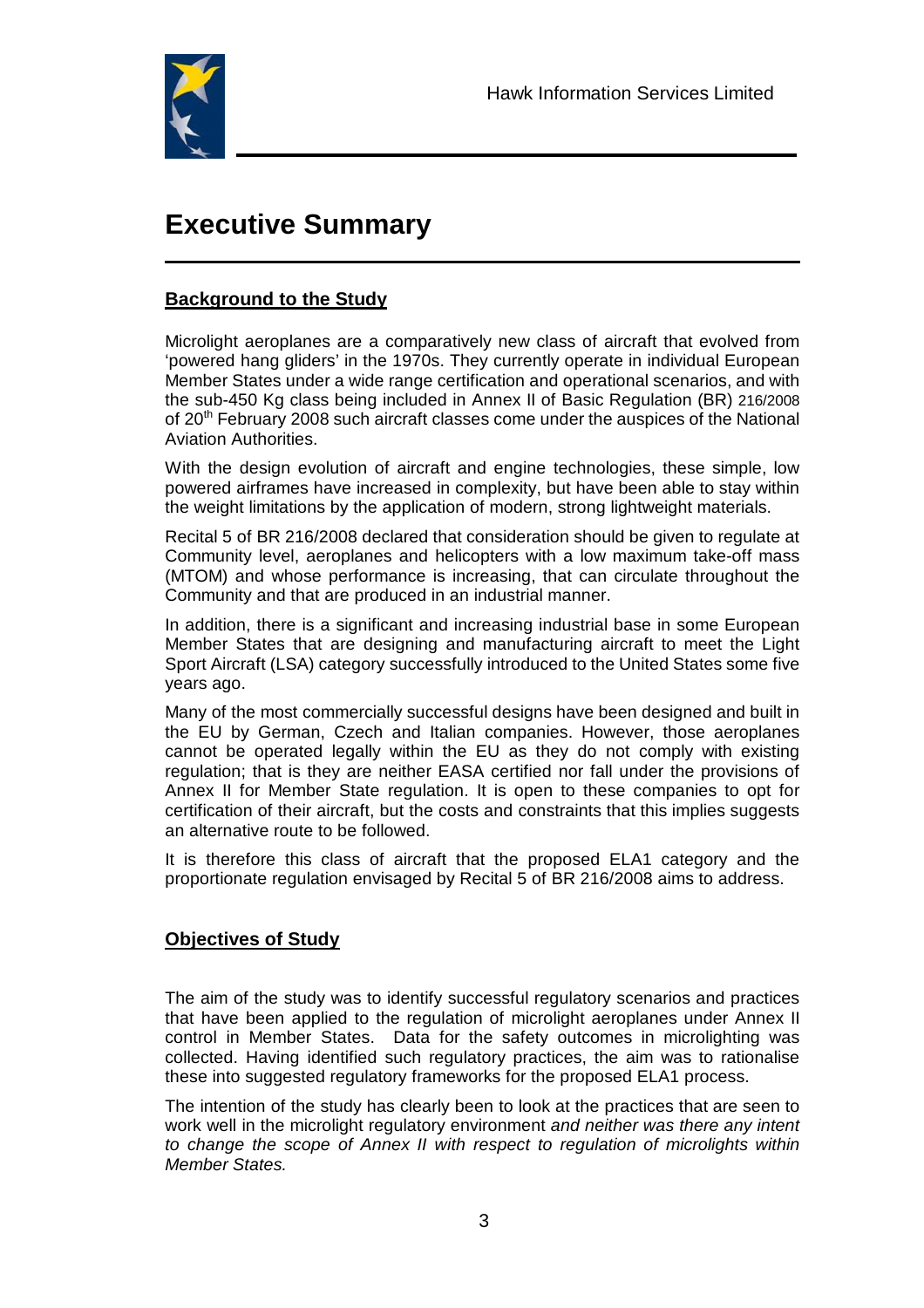

## **Scope of Study**

It was agreed by EASA at the outset that helicopters, gyroplanes and airships would be excluded from the study.

The study addressed a sample of European Member States that it was felt best represented the span of microlight regulatory environments across Europe at the current time.

The study was divided into three report phases:

- 1. Study of microlight regulations and accident data in a selection of European countries and the LSA in the USA
- 2. Regulatory Impact Assessment of options for the future regulation of the ELA 1 range of aircraft
- 3. Final report

#### **Conclusions of Study**

- 1. The degree of regulation of microlight aeroplanes varies enormously across the European Member States that were investigated. The level of regulation and control in each of the domains (initial airworthiness, continuing airworthiness, licensing and operations) applied by each NAA, appeared to reflect the historical perspective adopted by the Member State when microlight activity arose.
- 2. Those Member States that have a lighter regulatory environment also have the largest populations of both microlight aeroplanes and adherents and the largest microlight-related industrial activity.
- 3. Three Member States have a significant design and manufacturing industry based not only around the European microlight category, but also - and often significantly larger - activity in the design and supply of aircraft to the USA LSA category.
- 4. Those Member States with a high degree of regulation have the smallest populations but, not surprisingly, have better data records with regard to accidents and activity rates. One of the significant and widespread difficulties encountered during the study was access to consistent and comparable data for comparison across Member States. This was particularly important with regard to accident causal analysis. Many Member States do not involve their Accident Investigation Agencies in microlight accidents – even when there have been fatalities. Some Member States have delegated the responsibility of accident investigation to the local police and judiciary for the purposes of determining liabilities rather than causes. Access to this data was not possible.
- 5. Microlighting is successful in many of the Member States because of the following attributes:
	- low cost of operation and training increases the number of people able to afford to fly
	- operations from unprepared grass fields allows many more airfields to exist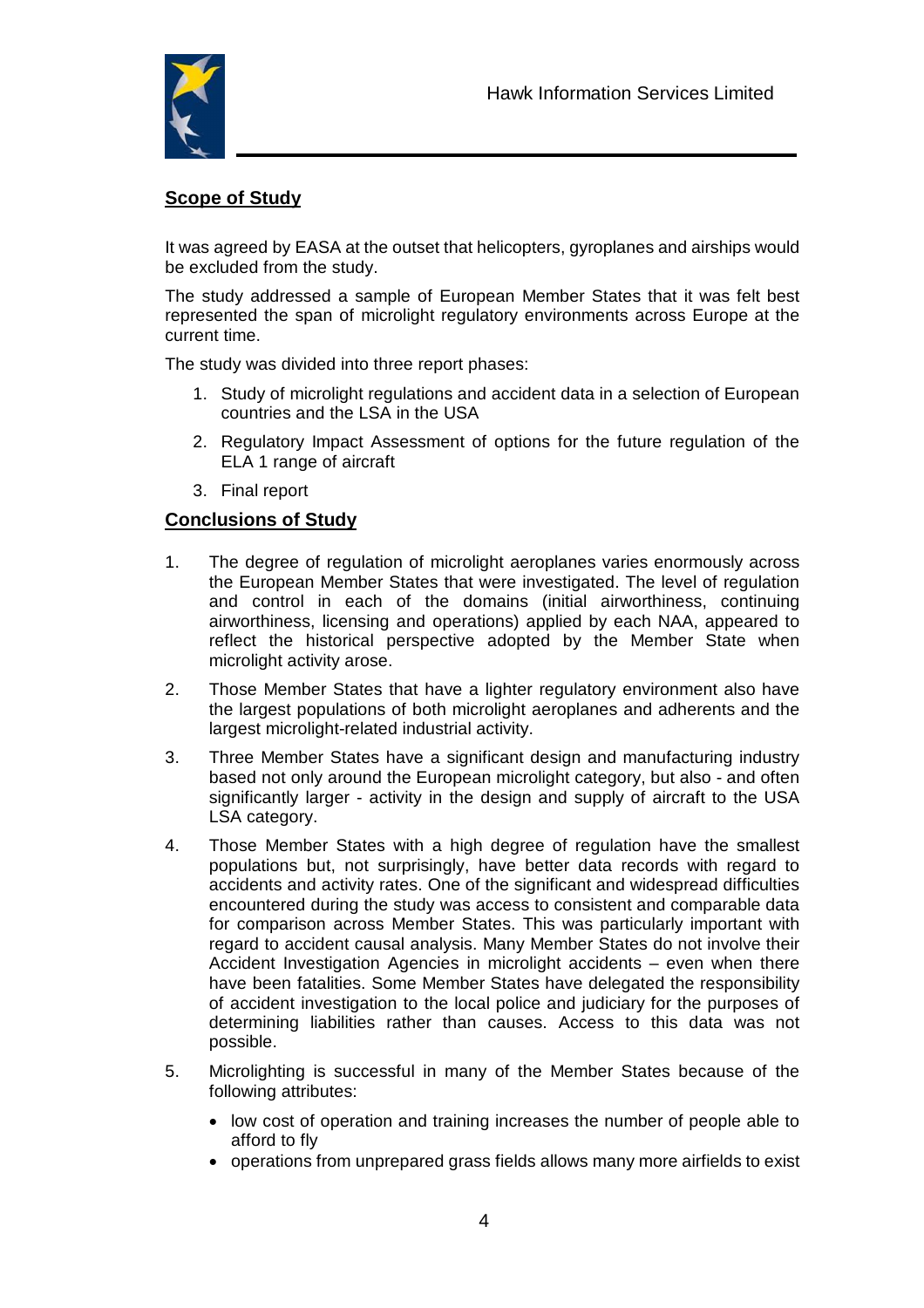

- instruction by individuals without a CPL and from unlicensed airfields increases the number and spread of instructors
- shorter and simpler training reduces time commitment
- often simpler pilot medical requirements
- large variety of aeroplane types and costs available, including used examples
- 6. Technical advances in the design and construction of airframes and engines has been a result of the following parameters:
	- low initial entry costs have allowed many manufacturers to become established
	- larger numbers of manufacturers leads to strong competition which in turn leads to technical innovation
	- a tightly defined microlight class leads to innovation to distinguish between aircraft designed within similar constraints
	- innovation can be very rapid if not restricted by long and expensive certification requirements
	- technical innovation is encouraged if changes to design are not restricted by re-certification costs
	- larger markets sustain a variety of aircraft types and companies
- 7. The safety outcome findings overall were that over the ten years from 2000 to 2009 the microlight aeroplanes fatal accident rate for the two predominant microlight types (flex-wing and 3-axis) was an average of around 1.4 per 1,000 registered microlight aircraft per annum. Accident rates in the countries that were studied were between 1.2 and 1.6 for each of the ten years. It was not possible to measure the accident rates in relation to exposure as microlight aeroplanes' annual operating hours data was collected in only a few Member States.
- 8. The microlight aeroplane fatal accident rate compares with the average glider fatal accident rate of also around 1.4 per 1,000 glider aircraft per annum, measured over eight years' available data 2000 to 2007. A comparison with the fatal accident rate for aeroplanes between 450kgs (the upper limit of microlights) and 1200kgs MTOM – being the ELA 1 range – was not possible due to the unavailability, generally, of discrete data for this group.
- 9. From the limited (real) causal analyses available in microlight accident reports, very few fatal accidents in microlighting seem to be attributable to failures of initial airworthiness. Some accidents resulted from airframe failure in circumstances in which the accident reports referred to flight outside the flight envelope. Although accidents arise from engine failures these are often ascribed to 'running out of fuel', maintenance issues or similar reasons.
- 10. The overwhelming indicated causes of accidents in microlighting are due to pilot error, lack of planning, pilot decision-making and similar factors unrelated to the aircraft itself. From this can be deduced that reductions in accidents and therefore improvements in safety are more likely to accrue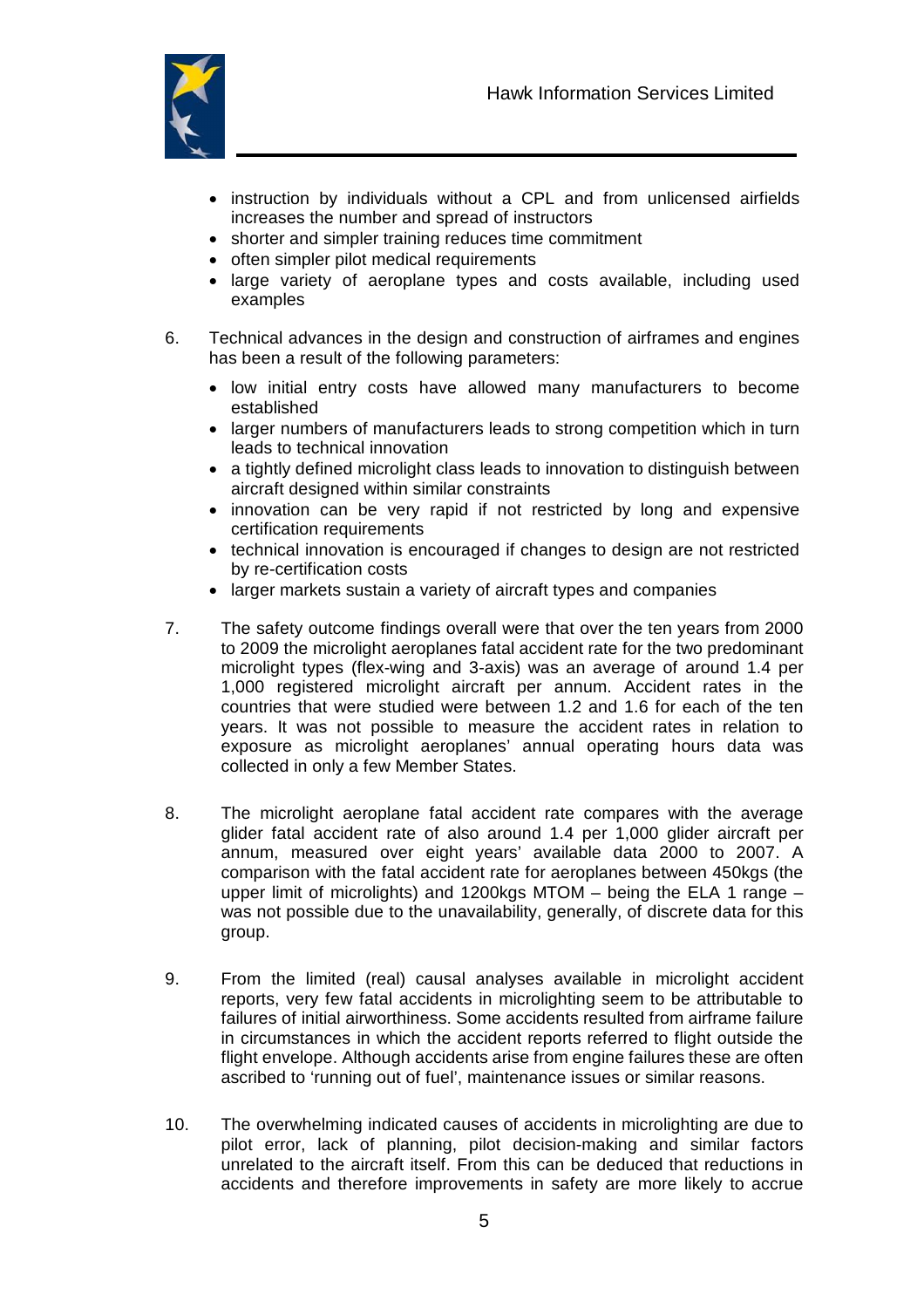

through actions addressing pilot education, situational awareness and monitoring standards of piloting. In particular it would seem that efforts should be addressed to pilots at the post licence stage, often with significant experience.

- 11. The microlighting accidents experience, in terms of causes is very much the same as in the Community regulated sectors of light aviation. Certainly in gliding, where evidence is available, fatal accidents due to failure of initial airworthiness are rare. The same is generally true of aeroplanes. Again, future efforts to improve the accidents rates are more likely to show a positive payback if directed at pilots and their education, decision-making etc rather than aircraft regulations. There is a strong argument for encouraging light aviation industry members' associations in Member States to increase their proactive stance on this subject through established safety management programmes, rather than trying to reduce accidents through further regulation and rules.
- 12. The regulatory 'package' for ELA 1 should not only address the initial airworthiness process, to make it less expensive, but should consider the other aspects including continuing airworthiness, pilot training and licensing, training organisations etc. In particular the microlight community has generally a less procedural framework for ensuring continuous airworthiness including maintenance of microlights. Those frameworks are more orientated to owner responsibilities and manufacturers' guidance, and simpler structurally with less division of responsibilities than evident in Part M. The regulation of parts is generally less restrictive than for community-regulated light aircraft.
- 13. In January 2008 the U.S. FAA initiated the LSA Manufacturers Assessment to evaluate the health, state of systems implementation, and compliance of the LSA industry as a whole. Specifically, the goal was to assess current LSA industry manufacturing systems and processes through on-site evaluation, analysis, and reporting under a continuous improvement process, and to provide recommendations to enhance aviation safety. The reason for the review was to see how the LSA manufacturing industry in the USA was handling the processes established by the new regulations, after five years of the new category. There were also some concerns that parts of the industry may not be as familiar with the traditional aviation safety processes as perhaps was needed.
- 14. The FAA team visited 30 of the 52 US based registered facilities, which provided a 93% confidence level in the results. The report was published in June 2010 and contains criticisms of the LSA industry's lack of compliant processes. However, in discussions with the Hawk study team, the FAA was also of the view that the level of oversight and method of regulation was appropriate for the level of safety required for this category of aircraft and it was content with its decision to use industry consensus standards for design and production of LSAs. The follow through actions on the part of the FAA include education of manufacturers.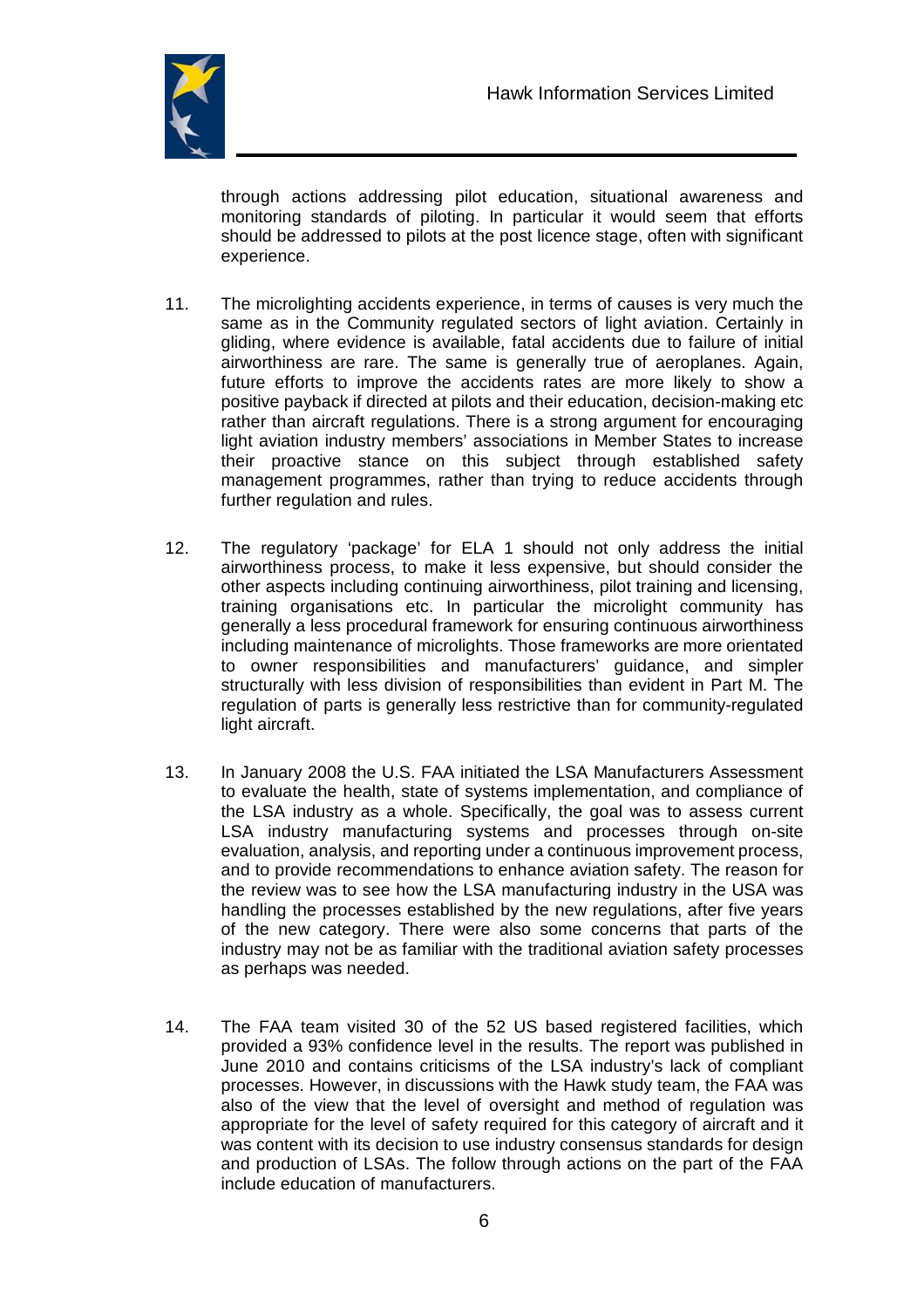

# **The Options for Regulatory Impact Assessment**

The six RIA options considered were:

Option 0

#### **Do Nothing**

This represents a position of 'no change' from the current proposals for ELA 1.

#### Option 1

#### **Use of self-certification for Initial Airworthiness**

This option focuses on changes to the EASA current proposals (as at July 2010) for aircraft within the ELA 1 MTOM range whilst retaining the overall legal scope of Community regulation in terms of the MTOM range of 451kg to 1,200kg. The option considers mainly initial airworthiness for which aircraft manufacturers would be responsible for self-declaring compliance of their products with design and production standards established through industry-based consensus processes. In addition the option considers other possible changes and improvements to other regulatory subjects for ELA 1. Implicit in Option 1 is the choice of manufacturers to retain or adopt either conventional DOA / POA approvals, resulting in TCs for initial airworthiness certification, instead of adopting the industry consensus route to compliance, depending inter alia on marketing and other considerations. The range of aircraft covered by the ELA 1 process would remain within the scope of Community regulations, suitably adapted.

#### Option 2

#### **Delegation or devolution to Accredited Bodies (Assessment Bodies)**

This option considers the application of the concept of the use of Accredited Bodies to ELA 1, as referred to in Regulation 1108/2009, whilst retaining the overall Community regulatory framework with appropriate modifications. Accredited Bodies would be empowered by delegation to issue legal certificates of compliance with implementing rules and / or industry-based standards established by consensus processes. This option would be an alternative to Option 1 in respect of initial airworthiness but could also extend to the issue of certificates for other regulatory topics such as pilot training and licensing and training organisations. As with Option 1, the range of aircraft covered by the ELA 1 process would remain within the scope of Community regulations, suitably adapted.

#### Option 3

#### **The Light Sport Aircraft (Aeroplane)**

Within the context of options 1 and 2 this option considers the issue and distinct case of the proposed European Light Sport (LSA) Aeroplane category, which is part of the proposed wider ELA 1 aircraft MTOM range. Consideration is given to this category primarily because there is now a significant regulatory timescale issue for designers, manufacturers and potential customers in relation to the European market. The USA LSA has now been in existence for over 5 years, being supplied by a significant number of European based manufacturers. Yet these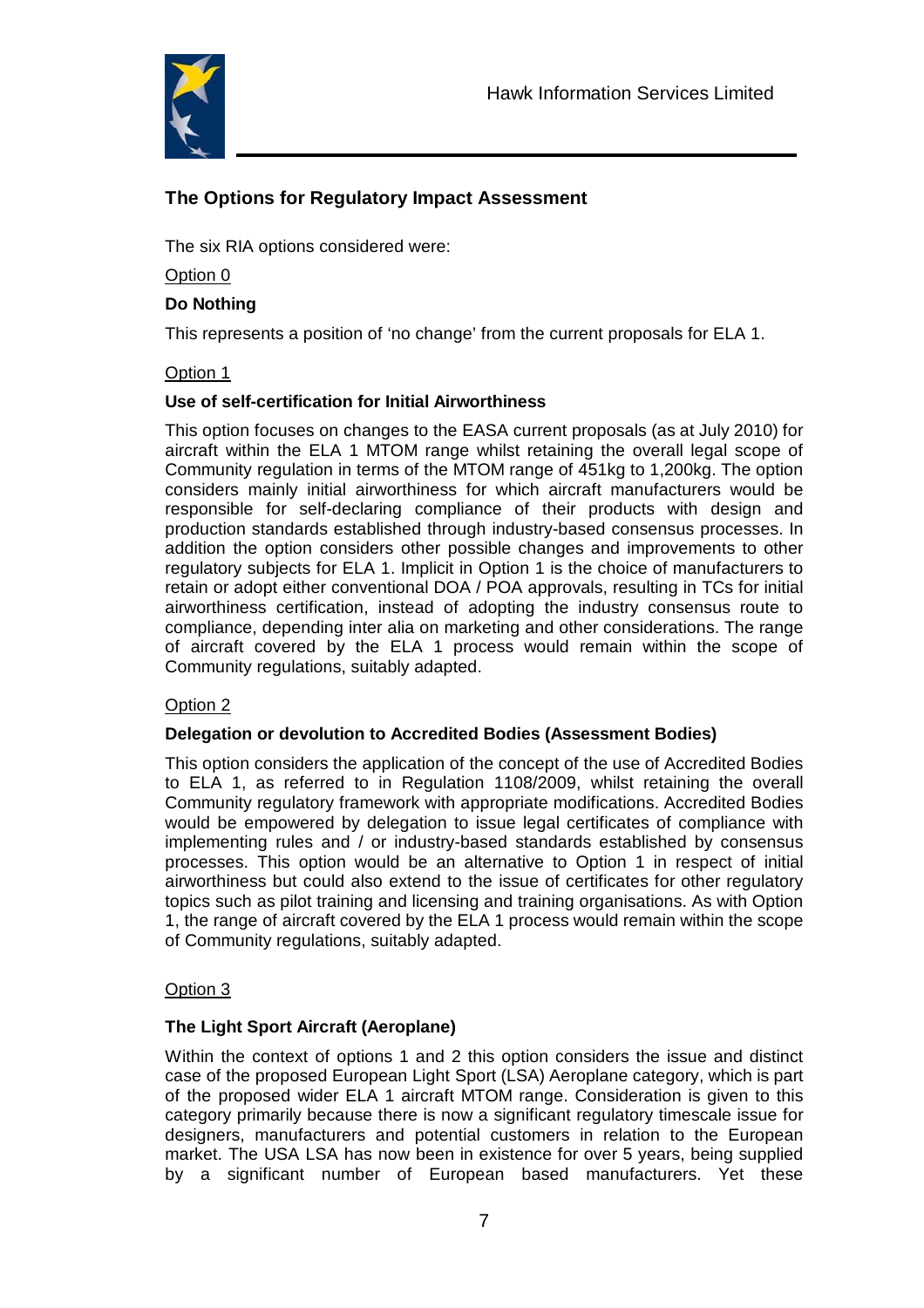

manufacturers, and their potential customers in Europe, cannot sell a European LSA version in Europe as the aeroplanes are not issued with type certificates under EASA Part 21.

#### Option 4

#### **A 'Mixed Economy'**

This option evaluates a range of issues under each regulatory topic for the range of aircraft from 451 kg up to 1,200 kg MTOM that are subject to Community regulation, with a view to recommending changes that would represent a mixture of regulatory approaches. It represents partial deregulation, with some regulatory topics and / or aircraft categories de-regulated from the EU level whilst retaining elements of the EU regulatory framework for certain aircraft categories and / or regulatory topics.

#### Option 5

#### **Total de-regulation from EU regulation**

This option would take the aircraft within the MTOM range of the ELA 1 process out of the scope of Community regulation completely and transfer them to Annex II of Basic Regulation 216/2008.

#### **Recommendations of the Regulatory Impact Assessment**

There were three recommendations as outcomes of the RIA:

- Option 1 was a recommendation to use industry-based consensus systems combined with manufacturers' declarations of compliance as a form of initial airworthiness certification of products, as an alternative to the current certification by EASA under DOA and POA approvals.
- Option 2 is recommended to be considered seriously and investigated further, which is a proposal to use industry-based accredited or assessment bodies to undertake compliance and certification functions, under delegated authority from either the NAAs or EASA.
- As a sub-set of Options 1 and 2, consideration has been given in Option 3 to the urgent issue of the proposed European LSA. A recommendation is made to find a solution to introduce the LSA into Europe on a more rapid timescale than is currently envisaged by following the current full regulatory timetable and process including an anticipated change to the Basic Regulation.

The recommendations should be viewed in combination.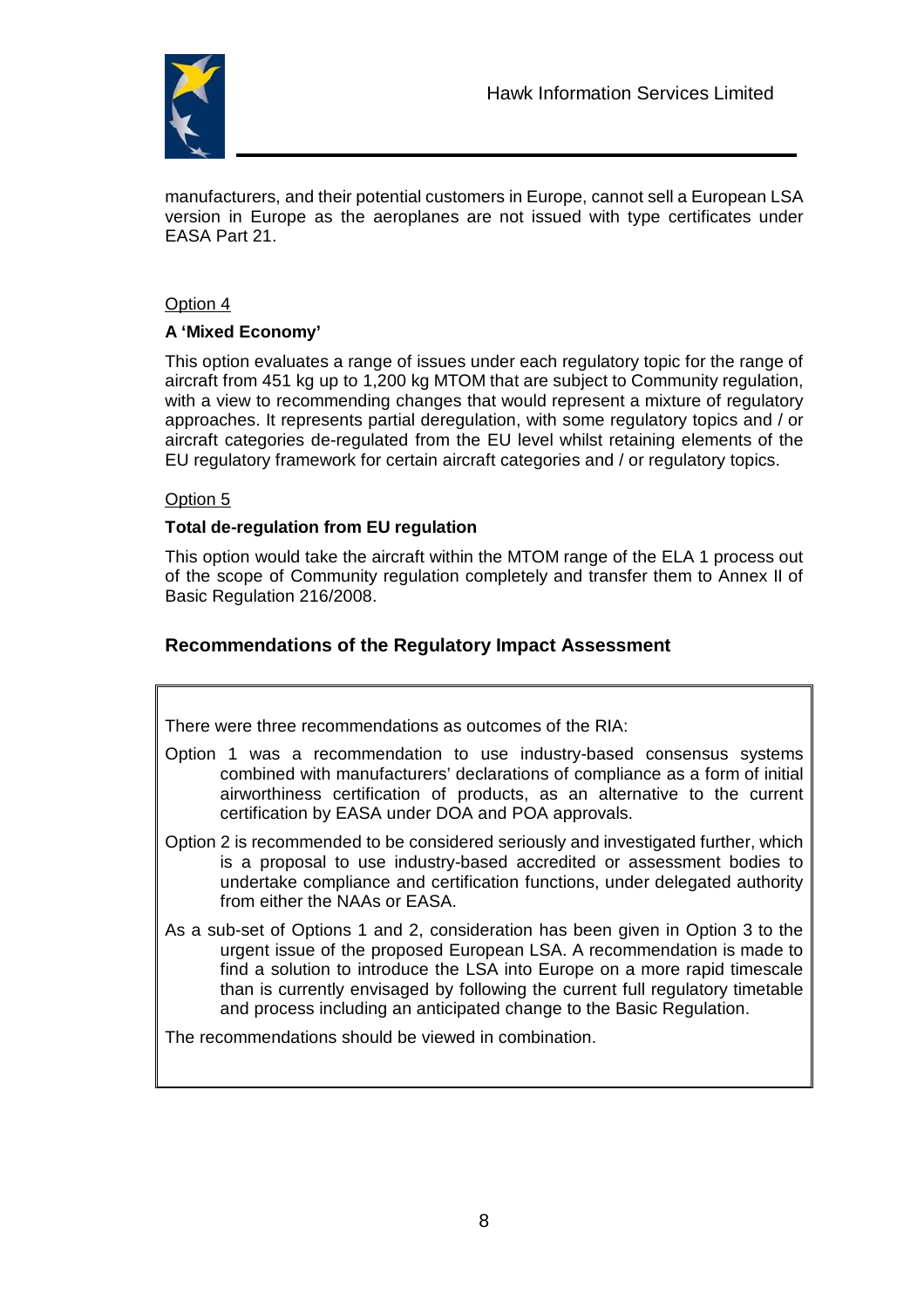

# **Abbreviations and Definitions**

Within this report, the following abbreviations are understood to have the assigned meaning.

| <b>Abbreviation</b>      | <b>Definition</b>                              |
|--------------------------|------------------------------------------------|
| a/c                      | Aircraft                                       |
| AeCl                     | <b>Italian Aeroclub</b>                        |
| Amdt                     | Amendment                                      |
| <b>AME</b>               | <b>Aeronautical Medical Examiner</b>           |
| <b>BCAR</b>              | <b>British Civil Aviation requirement</b>      |
| <b>BMAA</b>              | <b>British Microlight Aircraft Association</b> |
| <b>BR</b>                | <b>Basic Regulation</b>                        |
| <b>CAA</b>               | <b>UK Civil Aviation Authority</b>             |
| <b>CPL</b>               | Commercial pilot's licence                     |
| $c\overline{s}$          | <b>Certification Specifications</b>            |
| <b>DAeC</b>              | <b>Deutscher Aero Club</b>                     |
| <b>DOA</b>               | Design Organisation Approval                   |
| <b>DULV</b>              | Deutscher Ultraleichtflugverband               |
| <b>EASA</b>              | <b>European Aviation Safety Agency</b>         |
| <b>ELA</b>               | European Light Aircraft                        |
| <b>ELT</b>               | <b>Emergency Locator Transmitter</b>           |
| <b>EMF</b>               | <b>European Microlight Federation</b>          |
| $\overline{\mathsf{EU}}$ | <b>European Union</b>                          |
| <b>EULSA</b>             | European Light Sport Aircraft                  |
| <b>FAA</b>               | <b>Federal Aviation Administration</b>         |
| <b>Ft</b>                | Feet                                           |
| GA                       | <b>General Aviation</b>                        |
| <b>IAS</b>               | <b>Indicated Airspeed</b>                      |
| <b>ICAO</b>              | International Civil Aviation Organisation      |
| <b>JAA</b>               | <b>Joint Aviation Authorities</b>              |
| <b>JAR</b>               | <b>Joint Aviation Requirements</b>             |
| <b>Kts</b>               | Knots (airspeed)                               |
| Kph                      | Kilometres per hour                            |
| <b>KSAK</b>              | Royal Swedish Aero Club                        |
| kg                       | Kilogram                                       |
| <b>LAA UK</b>            | <b>UK Light Aircraft Association</b>           |
| LAA-CR                   | <b>Czech Light Aircraft Association</b>        |
| Lb                       | Pounds (weight)                                |
| <b>LBA</b>               | Luftfahrt-Bundesamt (German CAA)               |
| <b>LSA</b>               | Light Sport Aircraft (USA)                     |
| <b>NAA</b>               | <b>National Airworthiness Authority</b>        |
| N/k                      | Not known                                      |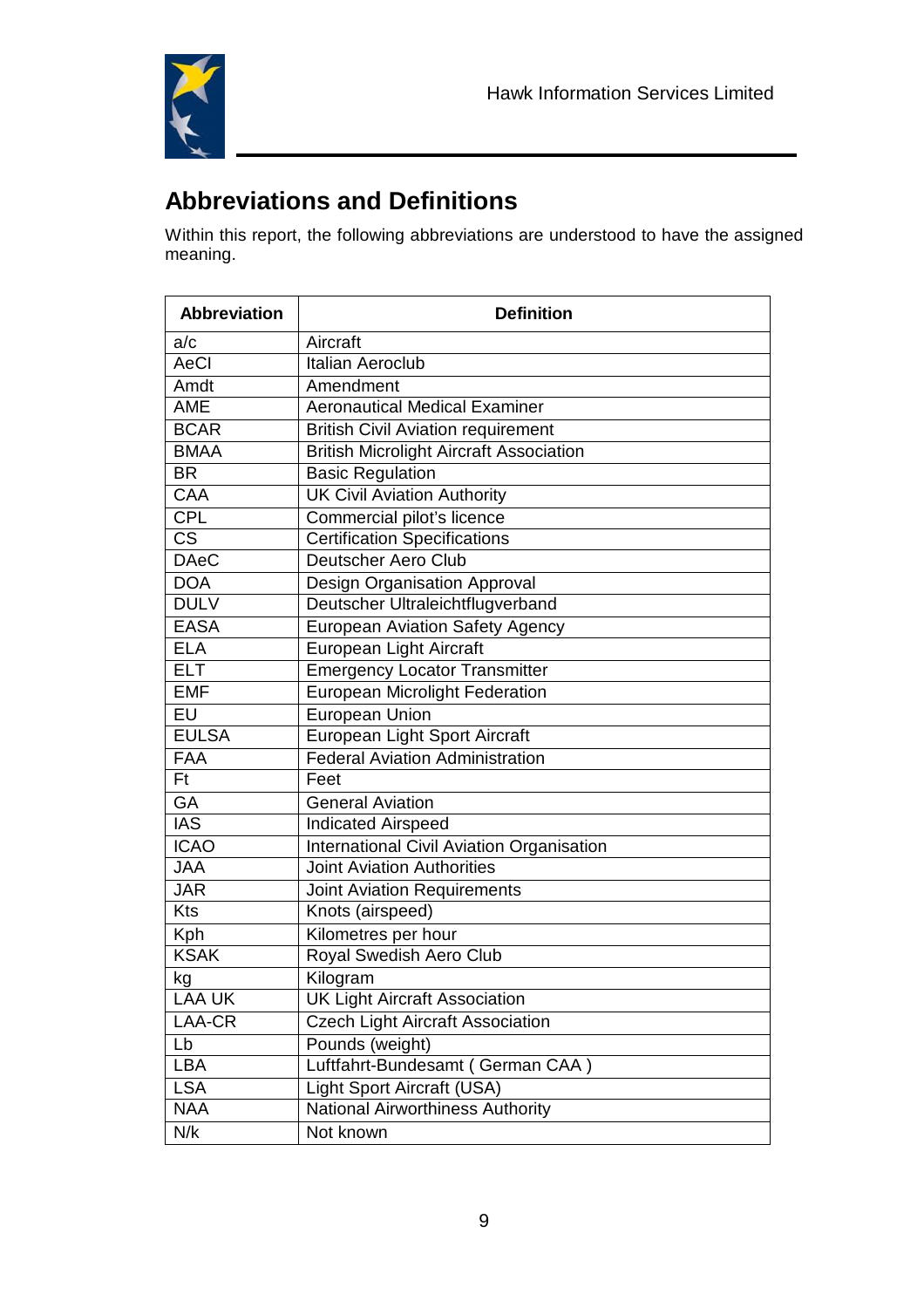

| <b>NLF</b>  | Norwegian Airsports Federation         |
|-------------|----------------------------------------|
| <b>NPPL</b> | National private pilot's licence       |
| NPL(M)      | National Pilot's Licence (Microlights) |
| <b>MTOM</b> | <b>Maximum Take-off Mass</b>           |
| <b>POA</b>  | Production organisation approval       |
| <b>PP</b>   | Powered parachute                      |
| <b>PPL</b>  | Private pilot's licence                |
| Ref         | Reference                              |
| <b>SME</b>  | <b>Small to Medium-size Enterprise</b> |
| <b>USA</b>  | <b>United States of America</b>        |
| <b>VFR</b>  | <b>Visual Flight Rules</b>             |
| <b>VLA</b>  | Very light aircraft                    |
| WS          | Weight shift (control)                 |

#### **Definitions**

#### 1. Aeroplane and Aircraft

Attention is drawn to the use of the words 'aeroplane' and 'aircraft' in the study and this report. The definition of these words is as per ICAO. All aeroplanes are aircraft, but aeroplanes have engines (which enable take-off under own power), whereas aircraft that do not have engines (for take-off under own power), such as gliders (or 'sailplanes') are not aeroplanes.

2. Microlight aeroplanes

Microlights are by definition aeroplanes, included in Annex II of the BR, but include gliders with engines enabling take-off under their own power where the MTOM is < 450kgs for two-seat types or < 300kgs MTOM for single-seat types.

3. Gliders / sailplanes

The term 'gliders' (or 'sailplanes') is used in the study to refer to 'conventional' gliders rather than foot-launched hang-gliders. Hang-gliders are not within the scope of the study and are generally included in Annex II of the BR by reason of their MTOM.

Gliders without an engine enabling self-launch if < 450kgs (two-seat) or 300kgs (single-seat) are within the scope of Community regulations. Gliders with engines enabling self-launch and which are > 450 / 300kgs MTOM microlight limits are with the scope of Community regulations.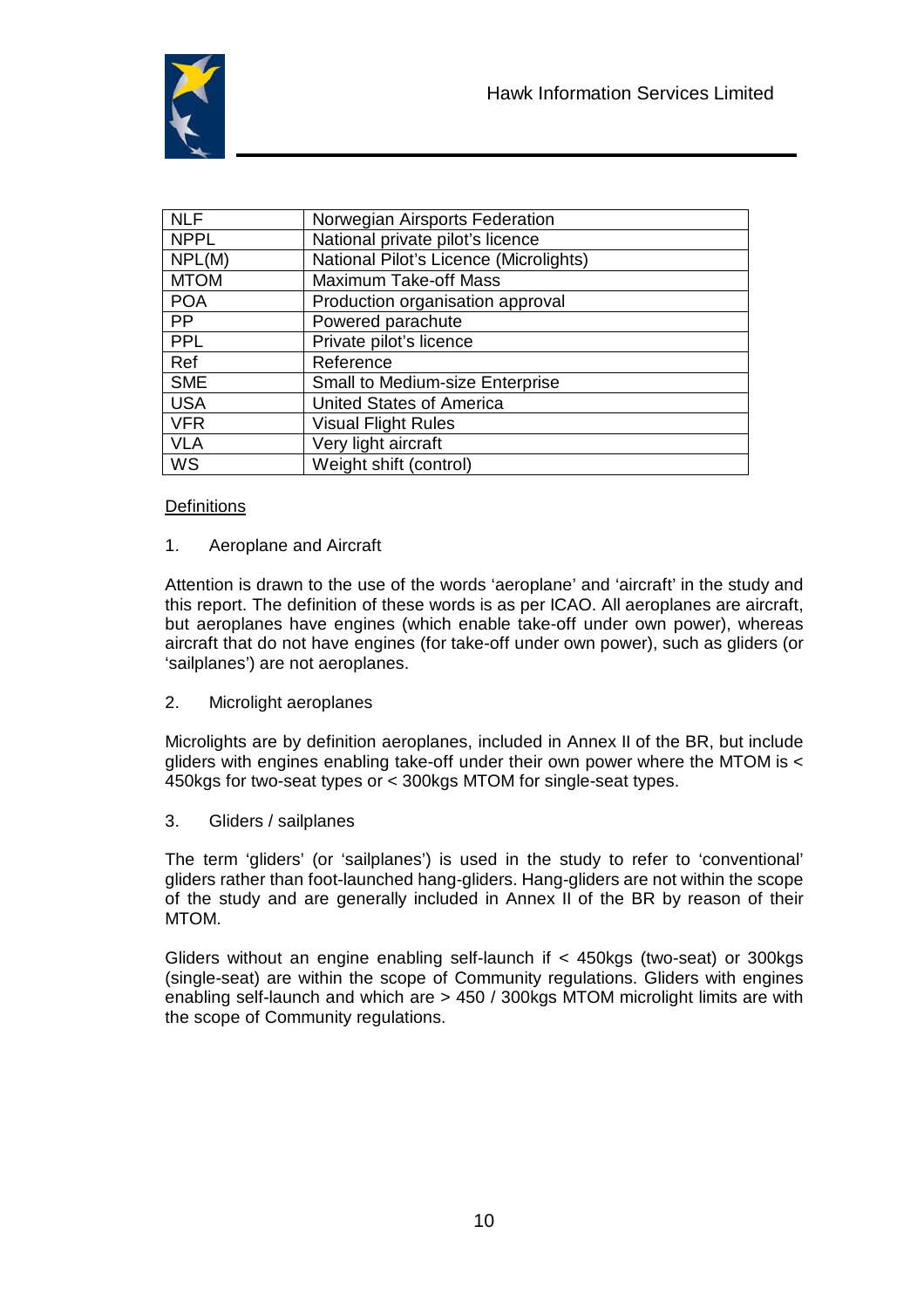

# **Section 1**

# **Overview of consultations with stakeholders and methodology of study**

#### **1.1 Stakeholders**

In order to undertake this study, Hawk deemed it important from the outset to consult with as many and varied stakeholders within the European microlight community that was possible within the constraints of both time available and the study objectives.

Stakeholders were divided into three groups:

- 1. National Aviation Agencies (or regulatory authority if not the NAA)
- 2. National Microlight Associations and the pan-EU microlight association, EMF
- 3. Microlight Industrial representatives manufacturers, importers and operators (flying schools)

Research was then undertaken to establish names and contact details of the various individuals concerned in each of the stakeholder groups for the target countries of the study.

#### **1.2 Methodology**

During the initial planning phase it was decided that it would be important to ensure, as far as possible, equivalence across all the countries and stakeholders and that this could be best accomplished by having an agreed structure to the study questions. Accordingly, the Hawk team compiled a set of questions to encompass the four major study areas:

- Initial airworthiness
- Continuing airworthiness
- Licensing and Medical
- Operations

Each of the study domains could then be approached in a uniform manner, to ensure as far as possible the study looked at the features within each country with a similar approach.

Prior to widespread issue, the question sets were tested within the UK stakeholder communities and further refined in the light of these field trials.

Over a period of some 16 weeks, visits and meetings were arranged with the various individuals to undertake face-to-face interviews in each of the nominated countries.

#### **1.3 Cooperation**

With one exception, the Hawk team encountered extremely high levels of cooperation throughout the first phase of the study across all countries. As may have been expected each organisation concerned was keen to establish its own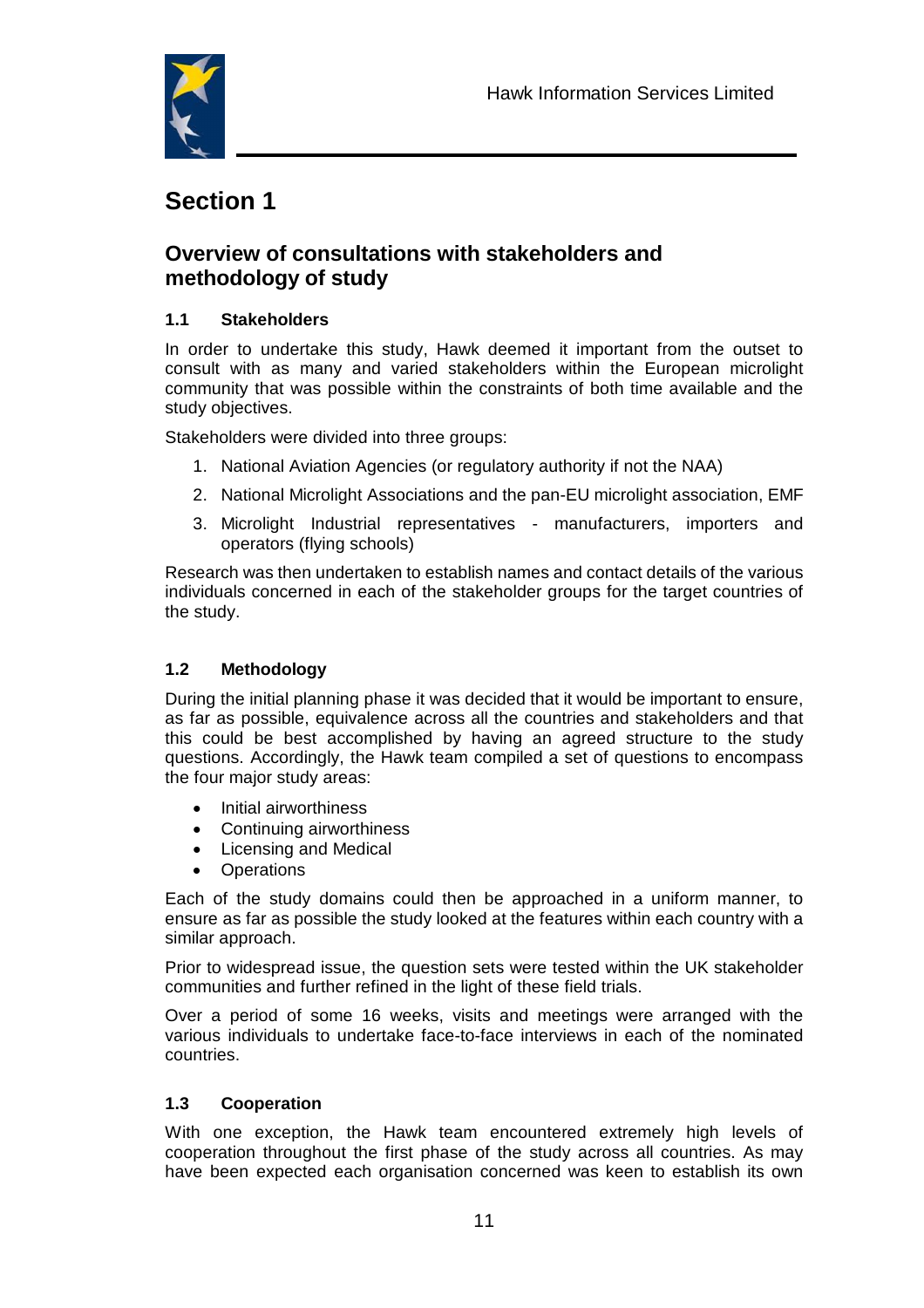

particular point of view. Once the stakeholder community understood the true nature of the study, a large degree of openness and helpfulness was evident across all stakeholders and domains.

#### **1.4 Limitations of methodology and data constraints**

Whilst the questions were constructed in order to establish factual responses, it is inevitable that any personal bias of the interviewee may influence the responses. Also it was not always possible to find one correspondent in each organisation who was sufficiently familiar with all four domains, and so the input and opinion of others was sought and recorded.

Most of the data collected was fact (as opposed to opinion), but wherever appropriate the opinions of the correspondent were sought – not just their personal views but also those of the community they represented. In this way it was possible to develop a picture not only of the situation as it stands, but the views of both the user and the regulator on the positive and negative aspects of the local situation, any changes being proposed and how the regulatory position may be improved.

Naturally all of this commentary is subjective and difficult (if not impossible) to quantify; therefore, many of the outputs from the consultations are statements of fact about the regulatory environment together with perceptions and opinions.

The only area of real statistical study, but with significant limitations as to what was available, particularly for the Community regulated sector, relates to the accident and safety data.

# **Section 2**

# **Microlight Regulatory Topic Overview Charts**

The tables on the following pages offer a comparison of microlight regulatory topics across the European counties studied.

The regulatory regimes are:

- o Initial Airworthiness
- o Continuing Airworthiness
- o Licensing and Training
- o Operations

In the following table, a  $\checkmark$  indicates a 'yes' or positive and a  $\checkmark$  indicates 'no' or negative.  $WS = weight shift microlight. PP = powered parachute.$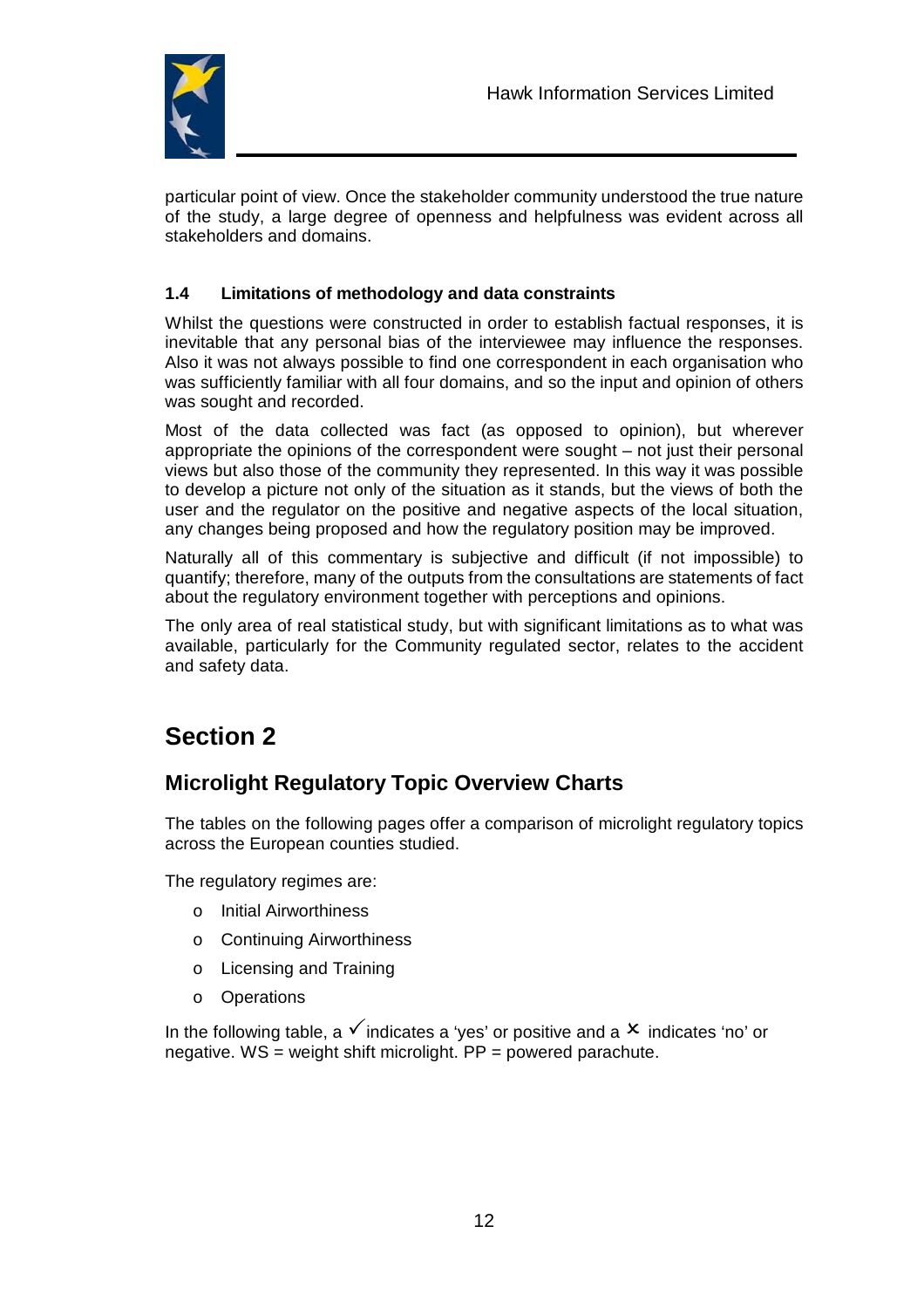

| <b>Initial Airworthiness</b>                                  | CZ                                                                                                                                                                                                                                                              | F                                                                                      | D                                                                            | п                                                                                                                 | <b>NL</b>                                                                                                                                                                    | N                         | <sub>S</sub>                                                                                    | <b>UK</b>                                                                          |
|---------------------------------------------------------------|-----------------------------------------------------------------------------------------------------------------------------------------------------------------------------------------------------------------------------------------------------------------|----------------------------------------------------------------------------------------|------------------------------------------------------------------------------|-------------------------------------------------------------------------------------------------------------------|------------------------------------------------------------------------------------------------------------------------------------------------------------------------------|---------------------------|-------------------------------------------------------------------------------------------------|------------------------------------------------------------------------------------|
| Microlight definition                                         | Annex II                                                                                                                                                                                                                                                        | Annex II                                                                               | Annex II                                                                     | Annex II                                                                                                          | Annex II                                                                                                                                                                     | Annex II                  | Annex II                                                                                        | Annex II                                                                           |
| <b>Particular requirements</b>                                | Max empty<br>weight allows<br>2x70kg pilots<br>+30mins fuel                                                                                                                                                                                                     | Engine power<br>limits. Allow for<br>156kg pilots $+1$<br>hr fuel &<br>35kts max stall | <b>Ballistic</b><br>parachute<br>system<br>required                          | 35kts (65kph)<br>max stall. No<br>restriction on<br>adjustable<br>propellers,<br>retractable<br>undercarriage,    | 35kts (65kph)<br>max stall.<br>M/L has to be<br>Extra 50kgs<br>'certified' in<br>for<br>either UK, D<br>amphibians.<br>Flight manual<br>or CZ<br>for $a/c > 70$ kg<br>empty. |                           | Two-seat min.<br>payload 175kg<br>35kts (65kph)<br>max stall. Extra<br>50kgs for<br>amphibians. | Two-seat min.<br>payload 172kg<br>plus 1 hour<br>fuel at max<br>continuous<br>rpm. |
| Microlights classes (excluding<br>autogyros, M/L helicopters) | WS, 3-Axis,<br><b>PP</b>                                                                                                                                                                                                                                        | WS, 3-Axis, PP                                                                         | WS, 3-Axis,<br><b>PP</b>                                                     | WS, 3-Axis,<br>PP                                                                                                 | WS, 3-Axis                                                                                                                                                                   | WS, 3-Axis                | WS, 3-Axis                                                                                      | WS, 3-Axis,<br>PP                                                                  |
| State regulation / rules                                      |                                                                                                                                                                                                                                                                 | <b>IAW</b><br>requirements<br>but option for<br>own                                    |                                                                              |                                                                                                                   | $\checkmark$<br>Self-<br>declaration to<br>accepted<br>design codes                                                                                                          |                           | $\checkmark$ (High level:<br>LFS but<br>delegated to<br>KSAK)                                   |                                                                                    |
| Industry implementation of rules                              | $\checkmark$                                                                                                                                                                                                                                                    | Self-declaration                                                                       | $\checkmark$                                                                 | $\checkmark$                                                                                                      | $\pmb{\times}$                                                                                                                                                               | $\checkmark$              |                                                                                                 |                                                                                    |
| Does State control detailed<br>design                         | $\boldsymbol{\mathsf{x}}$                                                                                                                                                                                                                                       | $\boldsymbol{\mathsf{x}}$                                                              | $\boldsymbol{\mathsf{x}}$                                                    | $\boldsymbol{\mathsf{x}}$                                                                                         | $\checkmark$                                                                                                                                                                 | $\boldsymbol{\mathsf{x}}$ | $\checkmark$<br>(high level only)                                                               |                                                                                    |
| Does State control production<br>processes                    | $\boldsymbol{\mathsf{x}}$                                                                                                                                                                                                                                       | $\boldsymbol{\mathsf{x}}$                                                              | $\boldsymbol{\mathsf{x}}$                                                    | $\boldsymbol{\mathsf{x}}$                                                                                         | $\checkmark$                                                                                                                                                                 | $\boldsymbol{\mathsf{x}}$ | $\boldsymbol{\mathsf{x}}$                                                                       | $\checkmark$                                                                       |
| Ultimate legal responsibility                                 | Ministry of<br>Transport                                                                                                                                                                                                                                        | Owner                                                                                  | Ministry of<br>Transport                                                     | Owner                                                                                                             | Ministry of<br>Transport                                                                                                                                                     | Ministry of<br>Transport  | Swedish Board<br>of Transport                                                                   | Dept of<br>Transport                                                               |
| <b>DOA</b> required                                           | $\mathsf{x}$                                                                                                                                                                                                                                                    | $\boldsymbol{\mathsf{x}}$                                                              | $\boldsymbol{\mathsf{x}}$                                                    | $\boldsymbol{\mathsf{x}}$                                                                                         | $\mathsf{x}$                                                                                                                                                                 | $\boldsymbol{\mathsf{x}}$ | $\mathsf{x}$                                                                                    | $\checkmark$                                                                       |
| Alternative to DOA                                            | Owner<br>Only a/c<br>DULV or<br>deposits<br>3 prototypes<br>designed to<br>Self-declaration<br>then submit to<br><b>DAeC</b><br>manufacturer<br>Czech, German,<br>to code followed<br>UK codes<br>ČR LAA<br>statement with<br>approval<br>allowed<br>AeCI (NAC) |                                                                                        | Only a/c<br>designed to<br>Czech,<br>German.<br>Swedish, UK<br>codes allowed | <b>KSAK</b> compliance<br>declaration and<br>recommendation<br>to NAA to issue<br>approval for type<br>acceptance | $\boldsymbol{\mathsf{x}}$                                                                                                                                                    |                           |                                                                                                 |                                                                                    |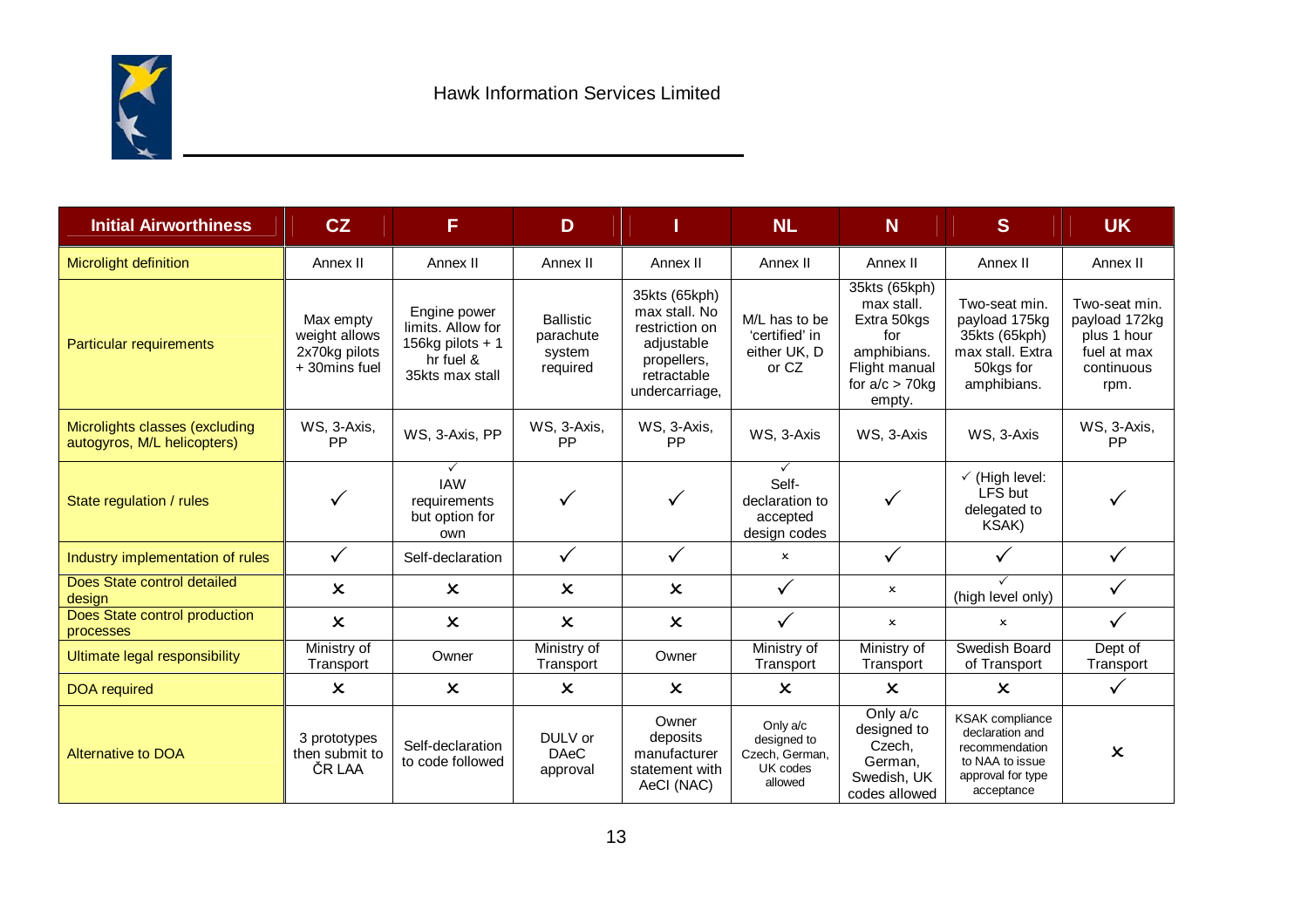

| <b>Initial Airworthiness</b><br>(Continued)          | CZ                                                                           | F                                        | D                                                        | п                                                              | <b>NL</b>                                                                                                   | N                                | <sub>S</sub>                                                      | <b>UK</b>                                  |
|------------------------------------------------------|------------------------------------------------------------------------------|------------------------------------------|----------------------------------------------------------|----------------------------------------------------------------|-------------------------------------------------------------------------------------------------------------|----------------------------------|-------------------------------------------------------------------|--------------------------------------------|
| Design standards / codes applied                     | UL <sub>2</sub><br>(Germany) for<br>WS                                       | <b>DGAC IAW</b><br>codes plus<br>'other' | German LTF<br>codes (recent<br>mandatory<br>requirement) | Manufacturer's<br>choice                                       | Czech,<br>Germany, UK                                                                                       | Czech,<br>Germany,<br>Sweden, UK | <b>KSAK IAW</b><br>based on UK<br><b>BCAR-S or</b><br><b>ASTM</b> | <b>BCAR</b><br>Section S<br>(manufactured) |
| Responsibility for design standards                  | ČR LAA                                                                       | Manufacturer                             | DULV or DAeC                                             | Manufacturer                                                   | NL-CAA                                                                                                      | <b>NLF</b>                       | <b>KSAK</b>                                                       | UK CAA                                     |
| POA required                                         | $\boldsymbol{\mathsf{x}}$                                                    | $\boldsymbol{\mathsf{x}}$                | $\boldsymbol{\mathsf{x}}$                                | $\boldsymbol{\mathsf{x}}$                                      | $\boldsymbol{\mathsf{x}}$                                                                                   | $\boldsymbol{\mathsf{x}}$        | $\boldsymbol{\mathsf{x}}$                                         | $\checkmark$                               |
| <b>Alternative to POA</b>                            | ČR LAA<br>approval                                                           | Self-declaration                         | DULV or DAeC<br>approval                                 | Owner deposits<br>manufacturer<br>statement with<br>AeCI (NAC) | n/a                                                                                                         | n/a                              |                                                                   | $\boldsymbol{\mathsf{x}}$                  |
| Self-certification (by owner)                        | $\boldsymbol{\mathsf{x}}$                                                    | $\checkmark$                             | $\boldsymbol{\mathsf{x}}$                                | $\checkmark$                                                   | $\boldsymbol{\mathsf{x}}$                                                                                   | $\boldsymbol{\mathsf{x}}$        | $\boldsymbol{\mathsf{x}}$                                         | $\boldsymbol{\mathsf{x}}$                  |
| <b>TC</b> issued                                     | $\checkmark$                                                                 | $\boldsymbol{\mathsf{x}}$                | $\checkmark$                                             | $\boldsymbol{\mathsf{x}}$                                      | $\boldsymbol{\mathsf{x}}$                                                                                   | $\boldsymbol{\mathsf{x}}$        |                                                                   | $\boldsymbol{\mathsf{x}}$                  |
| <b>TC ICAO or non ICAO</b>                           | Non-ICAO                                                                     | $\boldsymbol{\mathsf{x}}$                | Non-ICAO                                                 | $\boldsymbol{\mathsf{x}}$                                      | $\boldsymbol{\mathsf{x}}$                                                                                   | $\boldsymbol{\mathsf{x}}$        | $\boldsymbol{\mathsf{x}}$                                         | $\boldsymbol{\mathsf{x}}$                  |
| Supplemental TC (STC)                                | $\checkmark$                                                                 | $\boldsymbol{\mathsf{x}}$                | $\checkmark$                                             | $\boldsymbol{\mathsf{x}}$                                      | $\boldsymbol{\mathsf{x}}$                                                                                   | $\boldsymbol{\mathsf{x}}$        | $\boldsymbol{\mathsf{x}}$                                         | $\boldsymbol{\mathsf{x}}$                  |
| C of A                                               | National ČR-<br>prototype $(Z)$ ,<br>Amateur-built<br>(A), Production<br>(P) | $\pmb{\times}$                           | Non-ICAO                                                 | $\boldsymbol{\mathsf{x}}$                                      | $\checkmark$ special CofA,<br>Non-ICAO for<br>aircraft built to<br>UK, Czech,<br>German codes<br>/standards | $\boldsymbol{\mathsf{x}}$        | $\boldsymbol{\mathsf{x}}$                                         | $\mathsf{x}$                               |
| Permit to Fly required                               | $\boldsymbol{\mathsf{x}}$                                                    | $\boldsymbol{\mathsf{x}}$                | $\boldsymbol{\mathsf{x}}$                                | $\pmb{\times}$                                                 | $\boldsymbol{\mathsf{x}}$                                                                                   | $\checkmark$                     | $\checkmark$                                                      | $\checkmark$                               |
| Other certification                                  | $\boldsymbol{\mathsf{x}}$                                                    | $\boldsymbol{\mathsf{x}}$                | $\boldsymbol{\mathsf{x}}$                                | $\checkmark$                                                   | $\boldsymbol{\mathsf{x}}$                                                                                   | $\boldsymbol{\mathsf{x}}$        | $\boldsymbol{\mathsf{x}}$                                         | $\boldsymbol{\mathsf{x}}$                  |
| Differentiate factory produced from<br>amateur-built | $\checkmark$                                                                 | $\checkmark$                             | $\boldsymbol{\mathsf{x}}$                                | $\boldsymbol{\mathsf{x}}$                                      | $\boldsymbol{\mathsf{x}}$                                                                                   | $\boldsymbol{\mathsf{x}}$        | $\boldsymbol{\mathsf{x}}$                                         | $\checkmark$                               |
| Oversight of design                                  | Industry<br>committee inc.<br>CTO ČR LAA                                     | <b>DGAC</b> reserve<br>powers            | Delegated to<br><b>DULV &amp; DAeC</b>                   | $\checkmark$<br>AeIC                                           | n/a                                                                                                         | Delegated to<br>NLF (imports)    | Delegated to<br>KSAK (imports)                                    | $\checkmark$<br>CAA                        |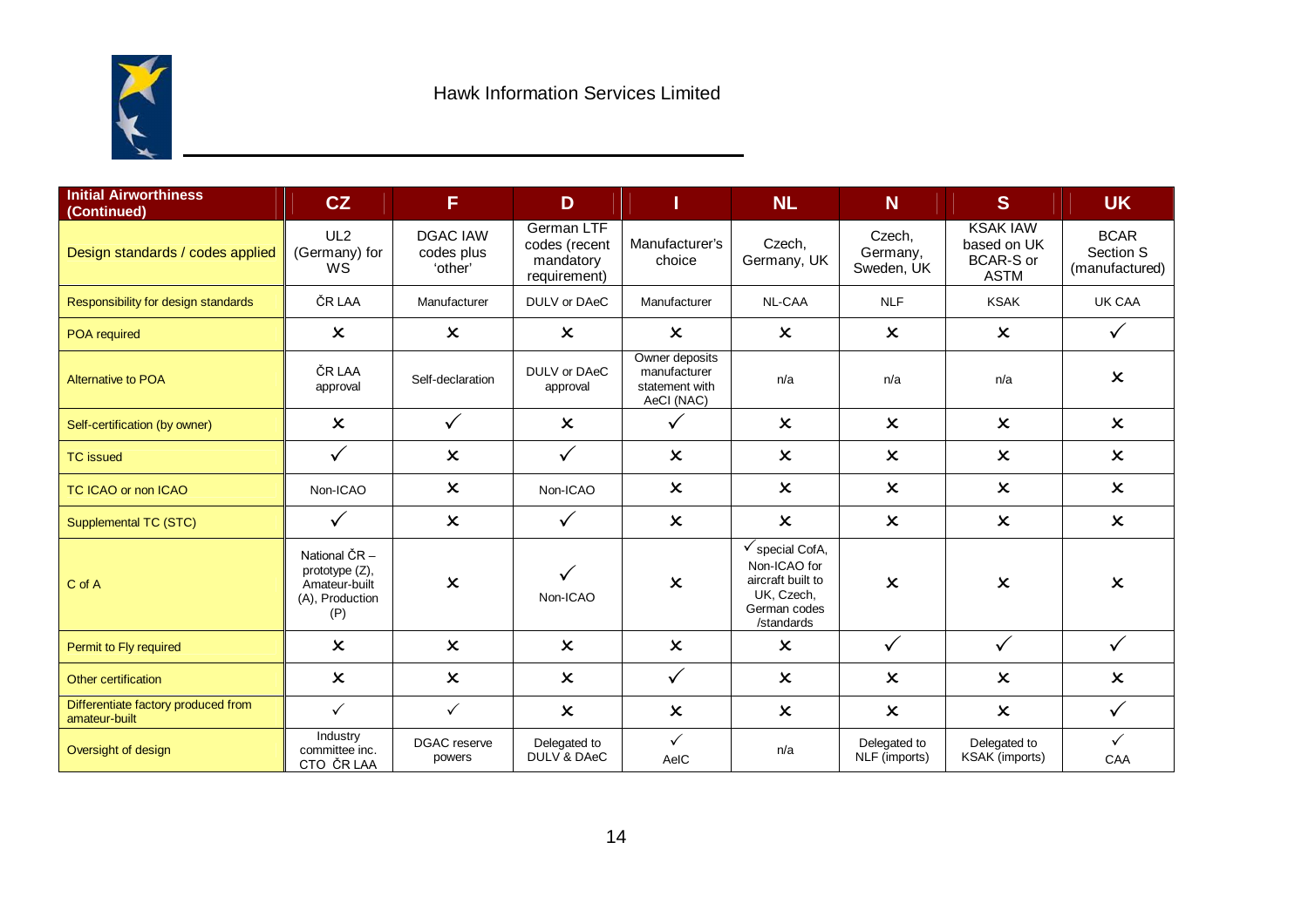

| <b>Initial Airworthiness</b><br>(Continued)                          | CZ                                    | F                                       | D                                     |                                                                   | <b>NL</b>                                    | N                                       | S                                                                                  | <b>UK</b>                                                                     |
|----------------------------------------------------------------------|---------------------------------------|-----------------------------------------|---------------------------------------|-------------------------------------------------------------------|----------------------------------------------|-----------------------------------------|------------------------------------------------------------------------------------|-------------------------------------------------------------------------------|
| Is there oversight of production /<br>manufacturers?                 | $\boldsymbol{\mathsf{x}}$             | <b>DGAC</b> reserve<br>powers           | $\boldsymbol{\mathsf{x}}$             | ✓<br>AeIC                                                         | n/a                                          | Delegated to<br>NLF (imports)           | Delegated to<br>KSAK (imports)                                                     | $\checkmark$<br>CAA                                                           |
| Audit?                                                               | $\checkmark$ Ministry of<br>Transport | ✓<br>DGAC reserve<br>powers             | ✓<br><b>LBA</b> audits<br>DULV & DAeC | $\boldsymbol{\mathsf{x}}$                                         | n/a                                          | $\checkmark$ Ministry of<br>Transport   | ✓<br>of KSAK by NAA                                                                | CAA of BMAA &<br>LAA                                                          |
| Is an Unqualified Import of microlights<br>permitted?                | German only                           | $\checkmark$                            | $\boldsymbol{\mathsf{x}}$             | $\checkmark$                                                      | Compliant with<br>Czech, German,<br>UK codes | from Czech,<br>Germany,<br>Sweden, UK   | Compliant with<br>Czech, German,<br>UK codes                                       | $\boldsymbol{\mathsf{x}}$                                                     |
| Environmental compliance<br>certification (noise)                    |                                       | $\boldsymbol{\mathsf{x}}$               | $\checkmark$                          | $\boldsymbol{\mathsf{x}}$                                         | ✓                                            | $\boldsymbol{\mathsf{x}}$               | $\mathbf x$                                                                        |                                                                               |
| <b>Flight test requirements</b>                                      | ✓                                     | $\checkmark$ (but optional)             | $\checkmark$ per design<br>code       | $x_{\text{other than}}$<br>manufacturer                           | $\boldsymbol{\mathsf{x}}$                    | $x_{\text{other than}}$<br>manufacturer | $\checkmark$                                                                       |                                                                               |
| State regulatory approval costs for<br>initial airworthiness control | $\boldsymbol{\mathsf{x}}$             | €20 / €40 for filing<br>dossier         | ✓                                     | $\boldsymbol{\mathsf{x}}$                                         | $\boldsymbol{\mathsf{x}}$                    | $\boldsymbol{\mathsf{x}}$               | ✓<br>SEK 3,000 for<br>type approval                                                | c. £12k p.a.                                                                  |
| Other non-state regulatory approval<br>costs                         | ✓<br>LAA (CR)                         | $\boldsymbol{\mathsf{x}}$               | ✓<br>DULV&<br><b>DAeC</b>             | AeCl - €207 for<br>WS / €413 for 3-<br>Axis for filing<br>dossier | $\boldsymbol{\mathsf{x}}$                    | $\boldsymbol{\mathsf{x}}$               | NAA pays KSAK<br>to manage IAW<br>system. No KSAK<br>charge allowed to<br>importer | <b>BMAA or LAA</b><br>charges owners<br>for oversight of<br>amateur-built a/c |
| State registration of microlights                                    | ✓                                     | $\checkmark$<br>$\epsilon$ 20 / 2 years | ✓                                     | AeCl                                                              | ✓<br>(small cost)                            | ✓                                       | ✓                                                                                  | (E65)                                                                         |
| Repair design standards                                              | ✓                                     | $\boldsymbol{\mathsf{x}}$               |                                       | $\gamma$                                                          | ✓                                            | ✓                                       |                                                                                    |                                                                               |
| Parts and appliances certification                                   | $\boldsymbol{\mathsf{x}}$             | $\mathsf{x}$                            | $\boldsymbol{\mathsf{x}}$             | $\mathsf{x}$                                                      | $\checkmark$                                 | $\boldsymbol{\mathsf{x}}$               | $\boldsymbol{\mathsf{x}}$                                                          |                                                                               |
| <b>Airworthiness Directives</b>                                      | ✓                                     | $\overline{\mathcal{E}}$                |                                       | $\gamma$                                                          | ✓                                            | $\checkmark$                            |                                                                                    |                                                                               |
| Is there a Single seat deregulated<br>class?                         | $\boldsymbol{\mathsf{x}}$             | $\checkmark$                            | ✓                                     | $\boldsymbol{\mathsf{x}}$                                         | $\boldsymbol{\mathsf{x}}$                    | $\boldsymbol{\mathsf{x}}$               | ✓                                                                                  |                                                                               |
| Are Microlight gliders permitted                                     | ✓                                     | $\checkmark$                            |                                       |                                                                   | ?                                            | $\overline{?}$                          | $\boldsymbol{\mathsf{x}}$                                                          |                                                                               |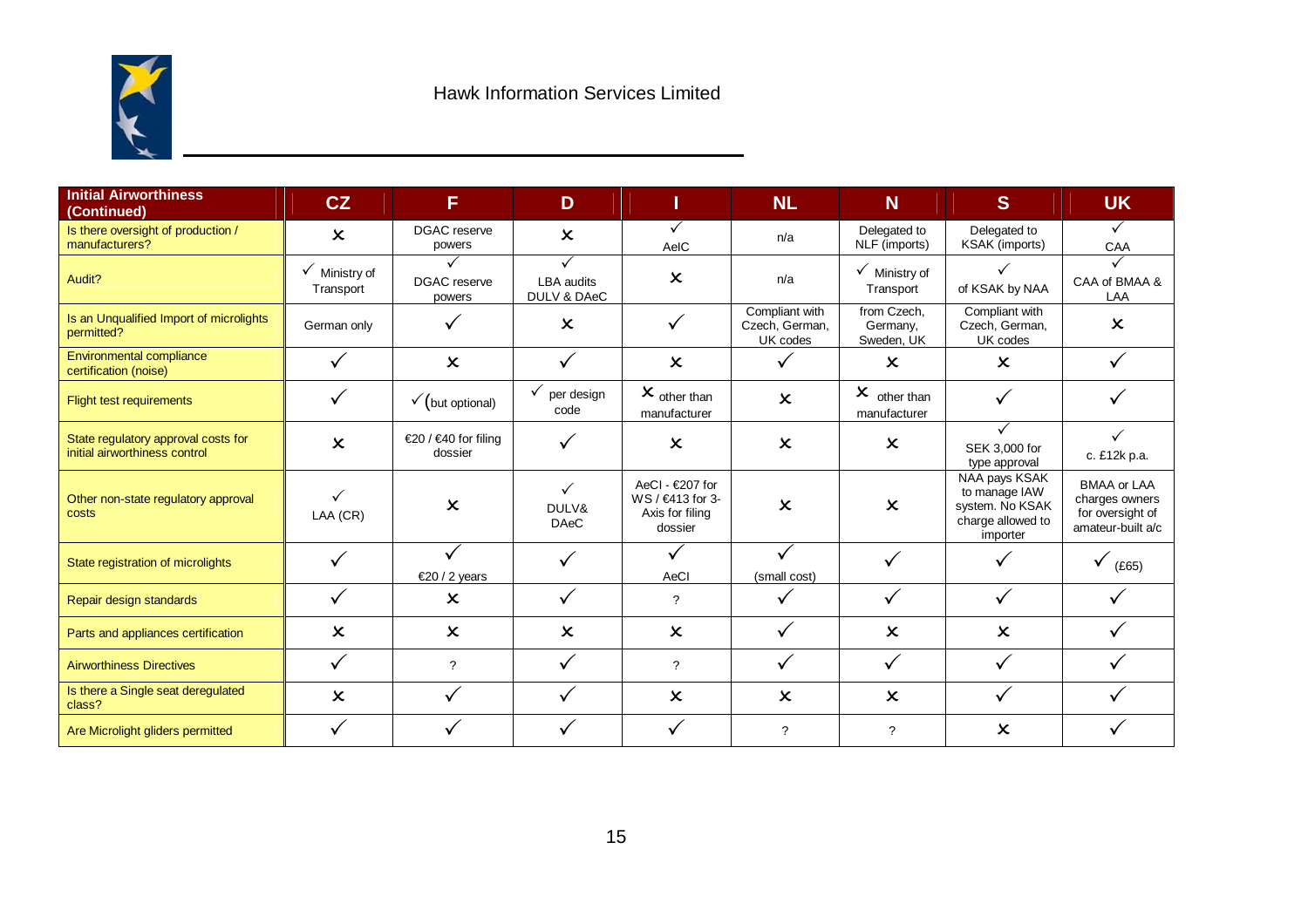

| <b>Continuing</b><br><b>Airworthiness</b>                             | CZ                    | E                         | D            | Т                         | <b>NL</b>    | N                    | <sub>S</sub>     | <b>UK</b>          |
|-----------------------------------------------------------------------|-----------------------|---------------------------|--------------|---------------------------|--------------|----------------------|------------------|--------------------|
| Is there a Revalidation of C of A or<br>permit?                       | ✓                     | ✓                         |              | $\boldsymbol{\mathsf{x}}$ | $\checkmark$ |                      |                  |                    |
| Frequency of revalidation                                             | Annual or<br>biennial | <b>Biennial</b>           | Annual       | None                      | Annual       | Annual               | Annual / 100 hrs | Annual             |
| Who approves revalidation                                             | LAA                   | Self<br>declaration       | DAeC / DULV  | N/a                       | <b>NAA</b>   | <b>NLF</b>           | <b>KSAK</b>      | <b>BMAA or LAA</b> |
| Is there a requirement to follow a<br>specified maintenance schedule? | $\pmb{\times}$        | $\boldsymbol{\mathsf{x}}$ |              | $\boldsymbol{\mathsf{x}}$ | $\checkmark$ | $\checkmark$         |                  |                    |
| Who specifies maintenance<br>schedule                                 | Manufacturer          | Manufacturer              | Manufacturer | Manufacturer              | Manufacturer | NLF/<br>Manufacturer | Manufacturer     | Manufacturer       |
| Is owner maintenance permitted?                                       | ✓                     | ✓                         | ✓            | $\checkmark$              | $\checkmark$ | ✓                    |                  |                    |
| Who approves inspectors?                                              | LAA                   | N/a                       | DAeC / DULV  | n/a                       | <b>NAA</b>   | <b>NLF</b>           | <b>KSAK</b>      | <b>BMAA or LAA</b> |
| Is an aircraft logbook mandatory?                                     | N/K                   | $\pmb{\times}$            | ✓            | $\boldsymbol{\mathsf{x}}$ | $\checkmark$ | $\checkmark$         |                  |                    |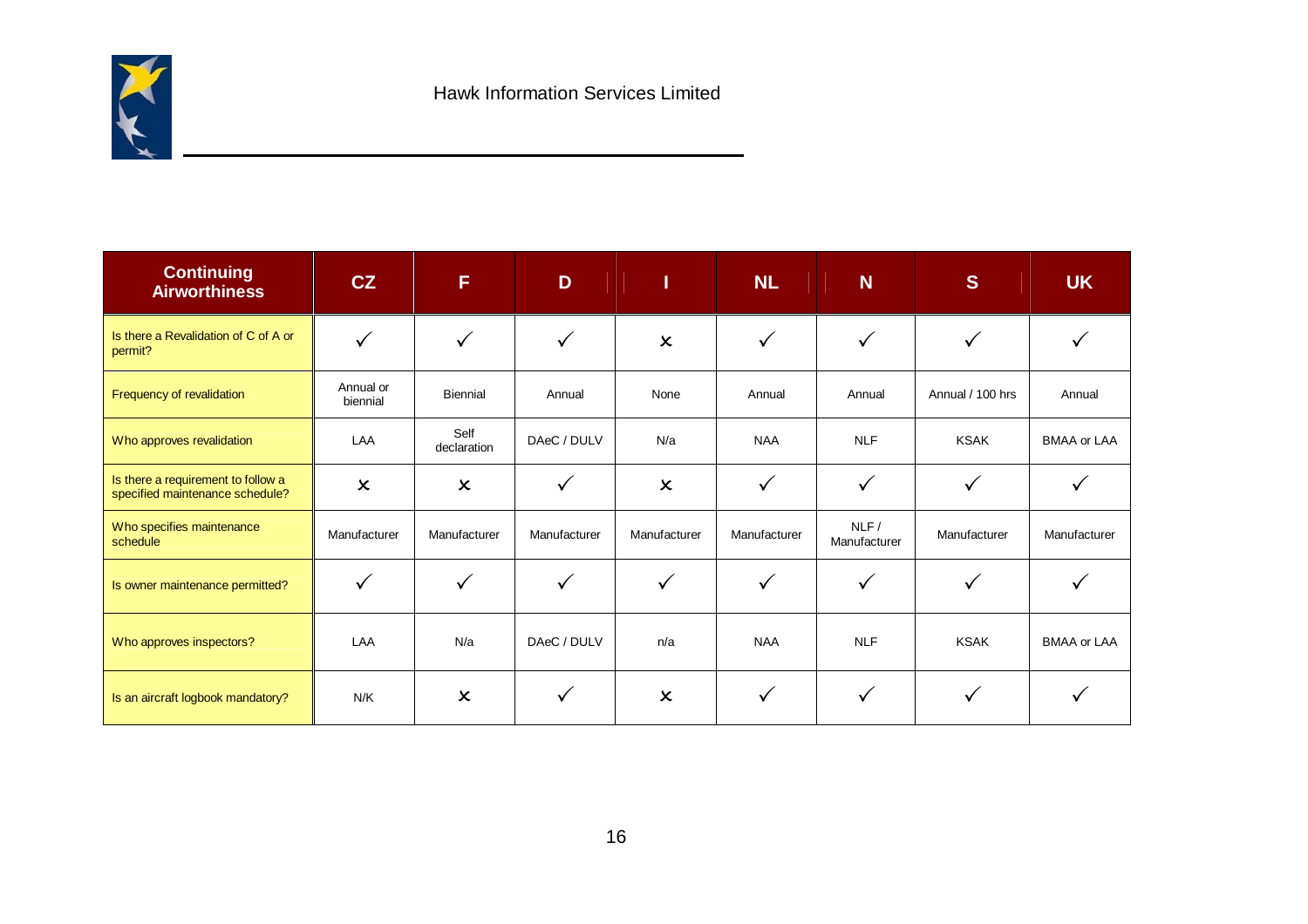

| <b>Licensing &amp; Training</b>                                      | CZ                                      | F                                | D                         |                           | <b>NL</b>                 | <b>N</b>                    | <sub>S</sub>                | <b>UK</b>                                    |
|----------------------------------------------------------------------|-----------------------------------------|----------------------------------|---------------------------|---------------------------|---------------------------|-----------------------------|-----------------------------|----------------------------------------------|
| Licence type                                                         | NPL(M)                                  | NPL(M)                           | NPL(M)                    | NPL(M)                    | NPL(M)                    | NPL(M)                      | NPL(M)                      | NPPL(M)                                      |
| Authority for licence issue<br>Delegated to Aero Club                | $\checkmark$                            | $\boldsymbol{\mathsf{x}}$        | $\checkmark$              | $\checkmark$              | $\boldsymbol{\mathsf{x}}$ | $\checkmark$                | $\boldsymbol{\mathsf{x}}$   | $\boldsymbol{\mathsf{x}}$                    |
| <b>Separate Ratings</b><br>for different classes                     | $\boldsymbol{\mathsf{x}}$               | $\checkmark$                     | $\checkmark$              | $\checkmark$              | $\boldsymbol{\mathsf{x}}$ | $\checkmark$                | $\checkmark$                | $\boldsymbol{\mathsf{x}}$                    |
| <b>Validity Period (years)</b>                                       | 2                                       | Lifetime                         | 5                         | Lifetime                  | 5                         | $\overline{c}$              | 1 or 5                      | Lifetime                                     |
| <b>Revalidation requirements</b>                                     | 5 hrs<br>in 2 yrs                       | None                             | Same as<br><b>JAR PPL</b> | None                      | Similar to<br>JAR-PPL     | 12 hrs In prev<br>24 months | 12 hrs In prev<br>12 months | 12 hrs In prev<br>12 months<br>every 2 years |
| <b>Privileges</b>                                                    | Day<br><b>VFR</b>                       | Day<br><b>VFR</b>                | Day<br><b>VFR</b>         | Day<br><b>VFR</b>         | Day<br><b>VFR</b>         | Day<br><b>VFR</b>           | Day<br><b>VFR</b>           | Day<br><b>VFR</b>                            |
| <b>Theoretical Knowledge Exam</b>                                    | $\checkmark$                            | $\checkmark$                     | $\checkmark$              | $\checkmark$              | $\checkmark$              | $\checkmark$                | $\checkmark$                | $\checkmark$                                 |
| <b>Theoretical Knowledge Hours</b>                                   | 45                                      | No min<br>specified              | No min<br>specified       | 33                        | JAR-PPL                   | No min<br>specified         | No min<br>specified         | No min<br>specified                          |
| <b>Minimum Flying Training Hours</b><br>for Initial Issue of licence | 20                                      | By judgement of                  | 30                        | 16                        | 45                        | <b>Min</b><br>25            | 20 with min<br>5 solo       | 25                                           |
| <b>Further hours required</b><br>for carrying a passenger            | $50$ hrs total +<br>min 5hrs on<br>type | supervising<br>Flying Instructor | $\checkmark$              | Additional 30             | $\boldsymbol{\mathsf{x}}$ | <b>Min 50</b>               | Additional<br>10            | $\boldsymbol{\mathsf{x}}$                    |
| <b>National training Syllabus</b>                                    | $\checkmark$                            | $\mathsf{x}$                     | $\checkmark$              | $\checkmark$              | $\checkmark$              | $\checkmark$                | $\checkmark$                |                                              |
| Syllabus controlled by                                               | LAA                                     | None                             | DAeC &<br><b>DULV</b>     | AeCl                      | <b>NAA</b>                | <b>NLF</b>                  | <b>NAA</b>                  | <b>NAA</b>                                   |
| Pilots Log Book required                                             | $\boldsymbol{\mathsf{x}}$               | $\boldsymbol{\mathsf{x}}$        | $\checkmark$              | $\boldsymbol{\mathsf{x}}$ | $\checkmark$              | $\checkmark$                | $\checkmark$                |                                              |
| <b>Licensed Airfield required</b><br>for Training                    | $\boldsymbol{\mathsf{x}}$               | $\mathsf{x}$                     | $\checkmark$              | $\boldsymbol{\mathsf{x}}$ | ✓                         | $\boldsymbol{\mathsf{x}}$   | $\mathbf x$                 | $\mathsf{x}$                                 |
| <b>Examiner Structure</b>                                            | $\checkmark$                            | $\boldsymbol{\mathsf{x}}$        | $\checkmark$              | $\checkmark$              | $\checkmark$              | $\checkmark$                | $\checkmark$                | $\checkmark$                                 |
| <b>Medical requirements</b>                                          | <b>ICAO</b><br>Class II                 | Certificate                      | <b>JAR</b><br>Class II    | Certificate               | <b>JAR</b><br>Class II    | Self certification          | <b>JAR</b><br>Class II      | Self<br>certification                        |
| Status of examining doctor                                           | 'Approved'<br>Doctor                    | Sport<br>Doctor                  | AME                       | Sport<br>Doctor           | <b>AME</b>                | Any<br>doctor               | AME<br>for initial          | Own<br>Doctor                                |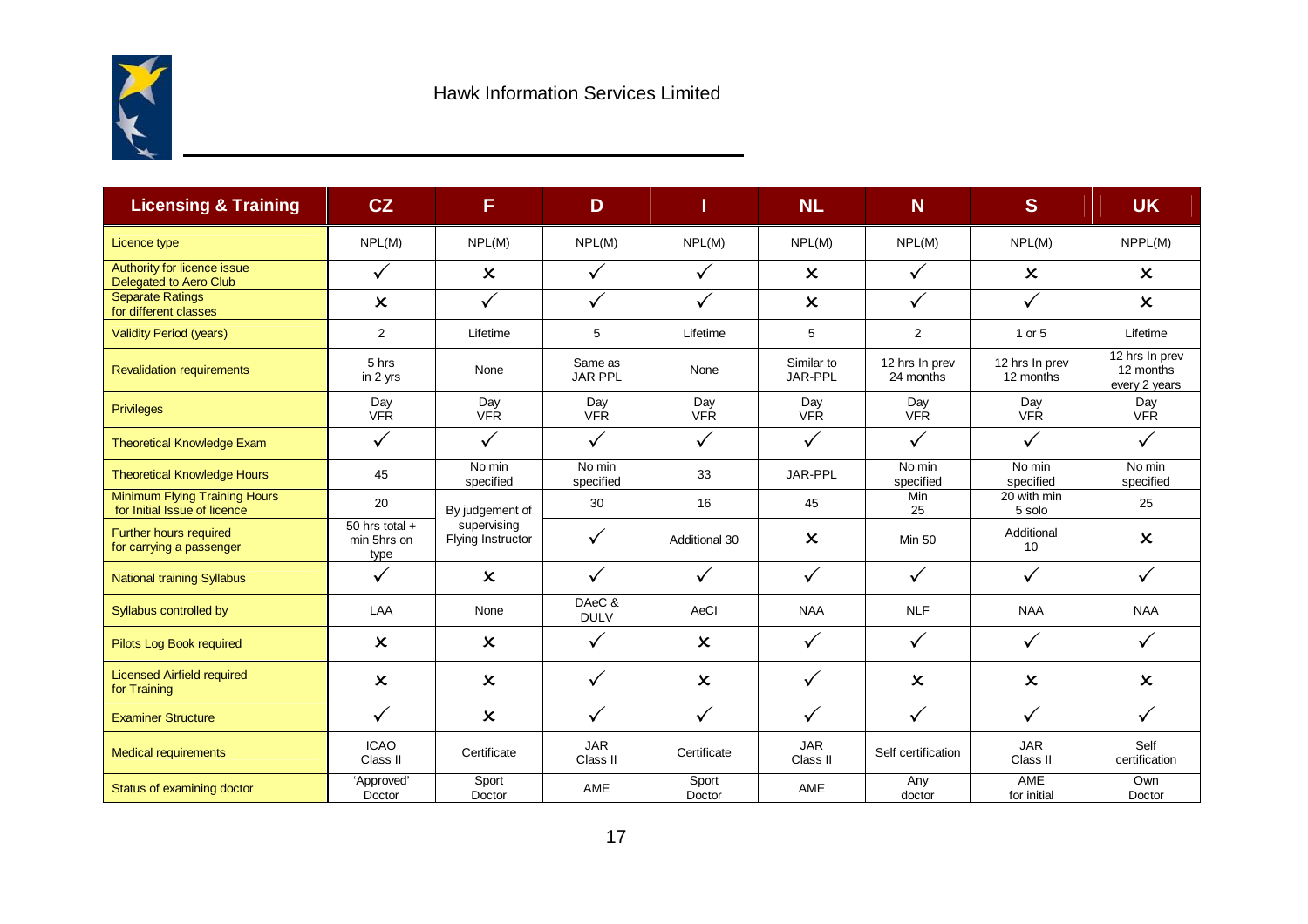

| <b>Operations</b>                                                        | CZ                        | F                                             | D                                  | <b>NL</b>                 |                             | N                         | S                                  | <b>UK</b>                 |
|--------------------------------------------------------------------------|---------------------------|-----------------------------------------------|------------------------------------|---------------------------|-----------------------------|---------------------------|------------------------------------|---------------------------|
| <b>Basic Licence Privileges</b>                                          | Day<br><b>VFR</b>         | Day<br><b>VFR</b>                             | Day<br><b>VFR</b>                  | Day<br><b>VFR</b>         | Day<br><b>VFR</b>           | Day<br><b>VFR</b>         | Day<br><b>VFR</b>                  | Day<br><b>VFR</b>         |
| VFR 'On Top' permitted                                                   | $\boldsymbol{\mathsf{x}}$ | $\boldsymbol{\mathsf{x}}$                     | $\checkmark$                       | $\boldsymbol{\mathsf{x}}$ | ✓                           | ✓                         | $\boldsymbol{\mathsf{x}}$          | ✓                         |
| Are Operations regulated by the<br>State?                                |                           |                                               |                                    |                           |                             |                           |                                    |                           |
| <b>Flight in Controlled</b><br>Airspace permitted                        | $\boldsymbol{\mathsf{x}}$ | $\checkmark$<br>(depends on<br>equipment fit) | ✓<br>(depends on<br>equipment fit) | $\boldsymbol{\mathsf{x}}$ | (requires min<br>equipment) | $\boldsymbol{\mathsf{x}}$ | ✓<br>(depends on<br>equipment fit) |                           |
| Approved Airfield required<br>for Training                               | $\boldsymbol{\mathsf{x}}$ | $\boldsymbol{\mathsf{x}}$                     | ✓                                  | $\boldsymbol{\mathsf{x}}$ |                             | $\boldsymbol{\mathsf{x}}$ | $\boldsymbol{\mathsf{x}}$          | $\boldsymbol{\mathsf{x}}$ |
| Altitude restriction in Class G or<br>lower                              | $\boldsymbol{\mathsf{x}}$ | $\checkmark$                                  | $\boldsymbol{\mathsf{x}}$          | 500' and<br>1000'         | 1200'                       | $\boldsymbol{\mathsf{x}}$ | $\boldsymbol{\mathsf{x}}$          | $\boldsymbol{\mathsf{x}}$ |
| Operation allowed from Licensed<br>airfields                             | $\checkmark$              | $\checkmark$                                  | ✓                                  | $\boldsymbol{\mathsf{x}}$ |                             | ✓                         | $\checkmark$                       |                           |
| Operations only allowed from an<br>approved airfield                     | √                         | $\boldsymbol{\mathsf{x}}$                     | $\checkmark$                       | $\boldsymbol{\mathsf{x}}$ | $\checkmark$                | ✓                         | $\boldsymbol{\mathsf{x}}$          | $\boldsymbol{\mathsf{x}}$ |
| <b>Mandatory Radio fit</b>                                               | $\boldsymbol{\mathsf{x}}$ | $\boldsymbol{\mathsf{x}}$                     | ✓                                  | $\boldsymbol{\mathsf{x}}$ | Comms<br>Mode S             | $\boldsymbol{\mathsf{x}}$ | $\boldsymbol{\mathsf{x}}$          | $\boldsymbol{\mathsf{x}}$ |
| Min Equipment = ASI, Altimeter,<br><b>Compass and Engine Instruments</b> |                           | $\checkmark$                                  | $\checkmark$                       |                           | + Mode 'S' &<br><b>ELT</b>  | ✓                         |                                    |                           |
| Can Microlights be hired?                                                |                           | $\checkmark$                                  | ✓                                  |                           | ✓                           | ✓<br>within Clubs<br>only | ✓<br>within Clubs<br>only          |                           |
| Is there a Minimum fuel<br>requirement?                                  |                           |                                               |                                    |                           |                             |                           | ✓                                  |                           |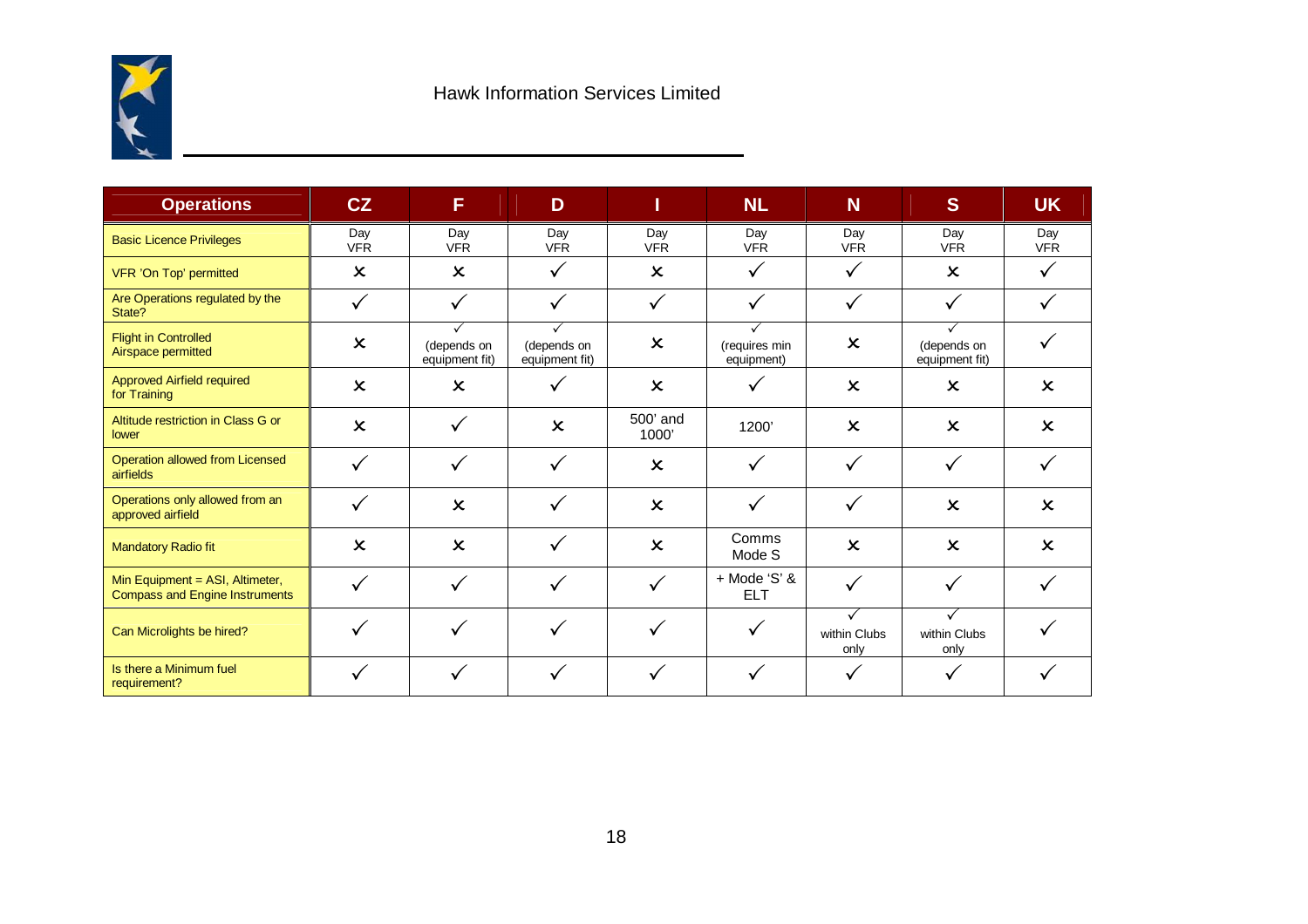

# **Section 3**

# **Pan-European Accident Data Overview**

## **3.0 Introduction**

During the course of the study accident data from eight Member States were investigated.

The detail of the calculations, the basis upon which the rates are derived and most importantly the caveats associated with the base data may be found in the Phase 1 Report and its appendices.

This overview of accidents and accident rates is divided into four sections combining the overall data from the Member States that were investigated, as follows**:**

- I. Microlighting
- II. Power Flying GA Aeroplanes < 1,200kgs MTOM
- III. Gliding
- IV. Ballooning

Much of the data is also shown in the individual country sections within the main body of the Phase 1 report, where applicable.

#### **3.1 Overview**

The degree of regulation of microlight aeroplanes varies enormously across the EU Member States that were investigated during the first phase of this study. The level of regulation and control in each of the domains (initial airworthiness, continuing airworthiness, licensing and operations) applied by each NAA appeared to reflect the historical perspective adopted by the Member State when microlight activities started.

In general those Member States that have a lighter regulatory environment also have the largest populations of microlight aeroplanes and participants, and also the largest microlight-related industrial activities.

Three Member States have a significant microlight design and manufacturing industry based not only around the European microlight category, but also - and often significantly larger - activity in the design and supply of aeroplanes to the US LSA category.

In attempting to compare accident rates between the different aircraft categories, extreme caution needs to be exercised. This is because each activity has different characteristics in terms of the risk profile. Ballooning is quite different to the other activities; gliding is also distinct in terms of inherent risk. The two activities that resemble each other most closely in risk profile are microlighting and aeroplanes; but unfortunately for this study, separating the accident rates for aeroplanes up to 1,200kgs has proved particularly difficult.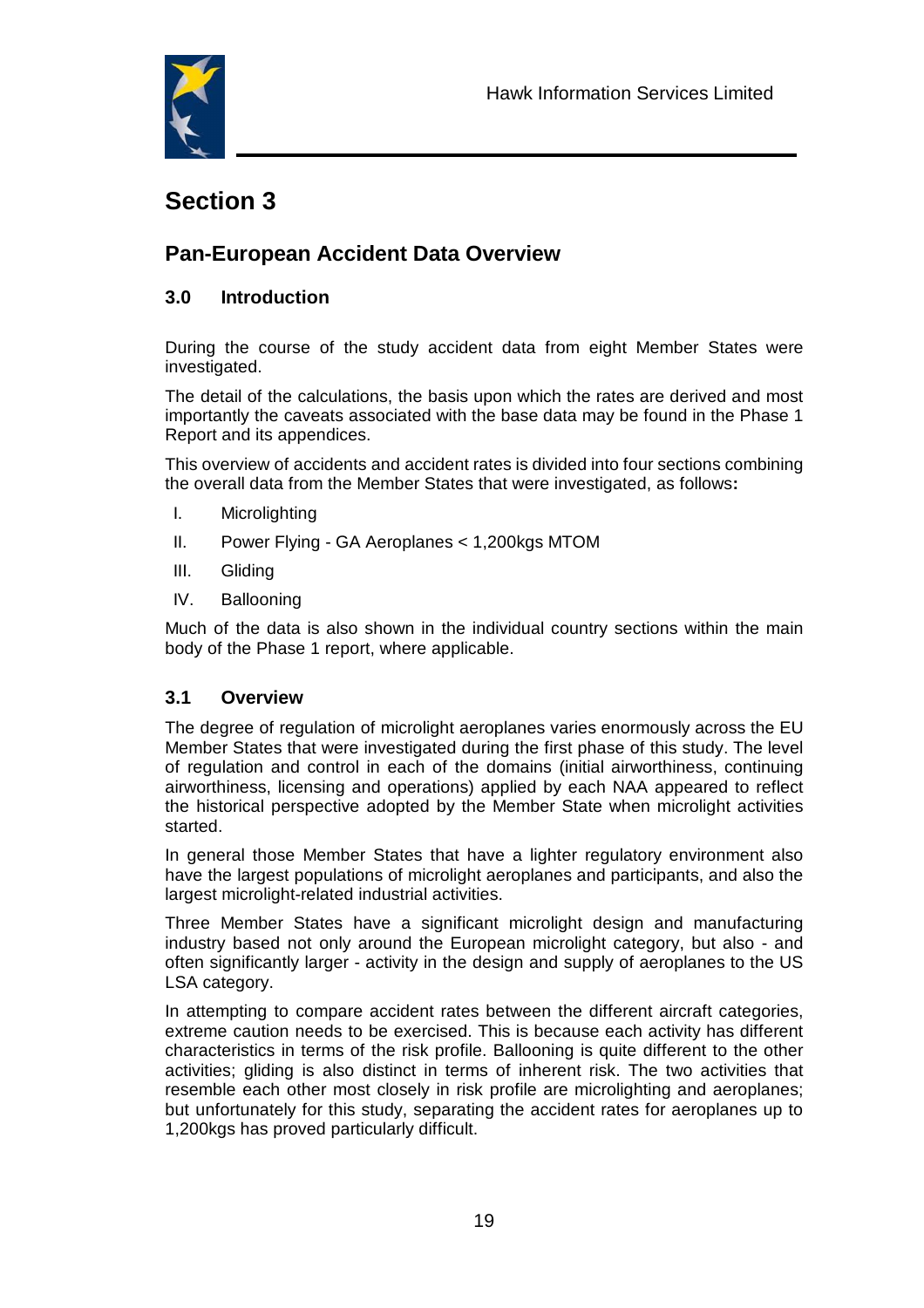

## **3.2 Completeness of data**

#### **3.2.1 Microlights**

The study team found it very difficult to collect all the necessary data in order to meet the requirement for a ten-year analysis of accident rates in microlighting in the selected countries. Comprehensive, complete, consistent, comparable, accurate and reliable accident databases for microlighting across Europe do not exist, although credit should be given to the European Microlight Federation for its attempts to create such a database.

Generally the data for the number of fatal accidents and fatalities has been available, with a few exceptions for certain years in one or two countries

The data for the total number of accidents, serious injury accidents, and particularly exposure data in the form of total annual microlight aeroplane operating hours in each country, was not available in many cases. Where it was available, difficulties were experienced in ascertaining whether the ICAO definitions of serious injury accidents, minor injury accidents and incidents had been followed in the categorisation of data.

For the microlight aeroplane accident data that was obtained, causal analyses were either very limited or non-existent. In many cases the analyses that were available against individual accidents was generally very brief and descriptive more of the phase of flight than reflective of the real cause of the accident.

For many Member States, annual reporting of microlight aeroplane operating hours is not required. Except for a few countries there is very little data available for a complete 10-year period. Therefore, on the advice of the EASA project team, the study calculated fatal and total accident rates in relation to the microlight aeroplane populations, which are generally more complete. This is the only basis upon which comparisons of accident rates could be attempted.

There is, however, a drawback with this measure. That is, the available population data across the countries studied varied between the registered fleets and the 'active' fleets. Not all registered microlight aeroplanes are 'active' (i.e. with current forms of airworthiness) at a point in time or during a survey year. As accidents happen to 'active' aeroplanes it was necessary, where applicable, to estimate the 'active' fleet numbers for some countries based certain parameters. In two cases the registered fleets had to be estimated as no national register existed. Consequently, in the table below, two accident rates are provided; one for estimated registered fleets and one for estimated 'active' fleets.

Generally, those Member States with a high degree of regulation have the smallest national microlight populations but, not surprisingly, have better data records with regard to accidents and activity levels. Of particular significance is that many Member States do not involve their Air Accident Investigation agencies in microlight accidents, even when there have been fatalities. Some have delegated the responsibility for accident investigation to the local police and judiciary for the purposes of determining liabilities rather than causes, and access to this data was not possible.

#### **3.2.2 Aeroplanes**

The study team had the greatest difficulty in data collection for aeroplanes up to 1,200kg MTOM (the currently proposed upper limit for ELA1 process).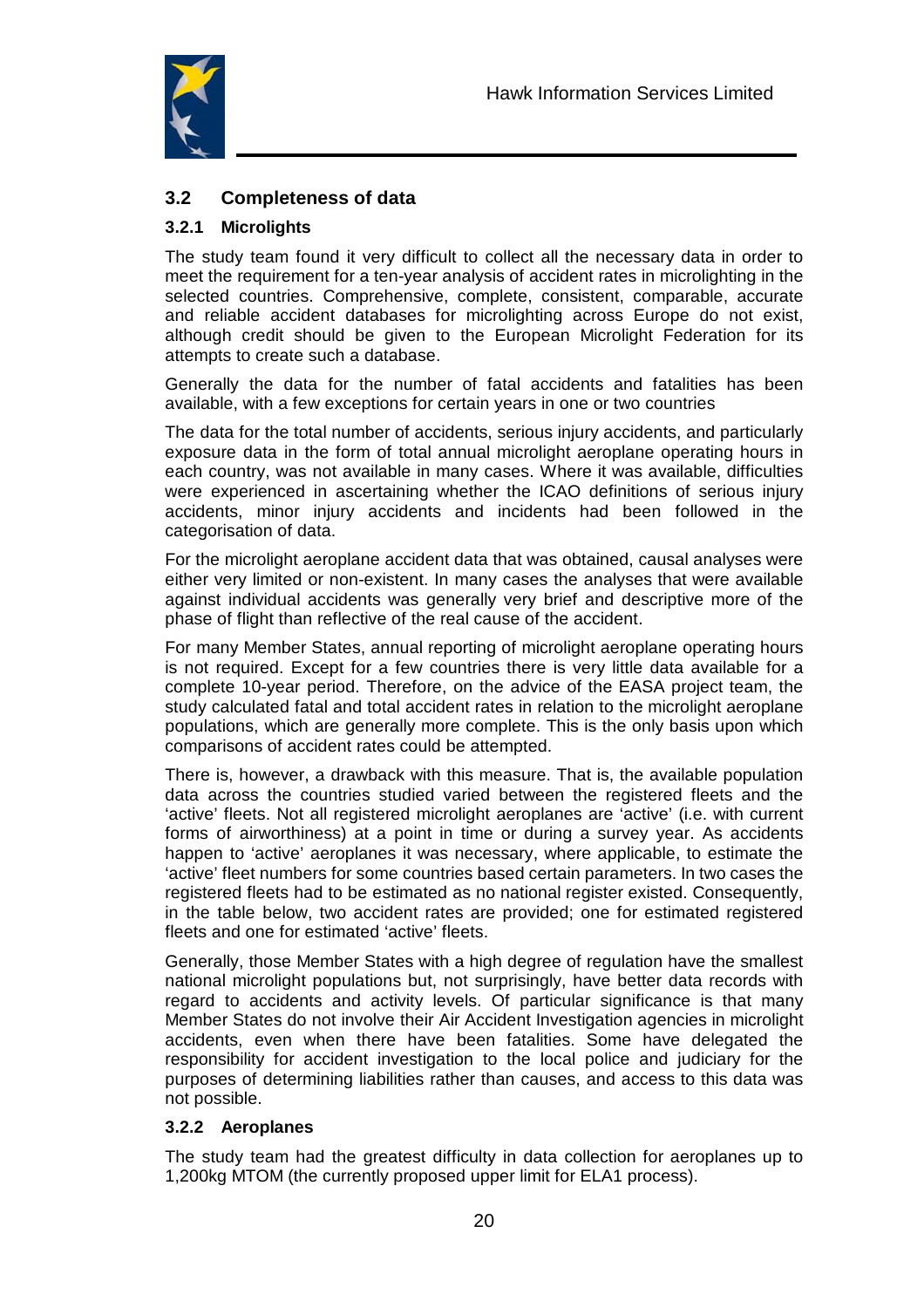

In all European countries studied, available national databases, usually under the control of the NAA or accident investigation agency, whilst containing individual records of accidents, were not in a form that enabled a data selection to be made by the required MTOM range.

Often the records were grouped in an MTOM range up to 2,250 or 5,700kgs and in a form that did not provide the Hawk study team with the ability to search the database against the relevant MTOM parameter. However, in some cases (e.g. the UK database) the study team was able to analyse a significant number of records over the selected 10 years (2000 to 2009) to extract the relevant records and data.

A further limitation was trying to establish a valid data set of accidents involving aeroplanes up to 1,200kgs, as the aeroplane population data was not configured in way that made this possible to identify.

As one of the objectives of the study was to compare accident rates, expressed as 'accidents per 100,000 hours' between microlighting and the relevant aeroplanes, it was necessary to try and establish the national annual volume of activity (hours), as the measure of exposure to risk.

Unfortunately it was found that no such comprehensive records exist in many of the selected countries. Consequently it has not been possible to provide a comprehensive overview of relevant accident statistics for aeroplanes or even the raw data of aeroplane populations or pilot populations.

#### **3.2.3 Gliding accidents data**

Extensive and detailed databases with causal analyses of gliding accidents exist in some of the countries, going back over many years. Aggregation of causal analyses across the countries selected for this study has not been possible, but where individual countries' analyses are available they have been used to illustrate the typical profile of accident causes.

The standard measure of accident rates in aviation is in relation to 100,000 hours. In the gliding world, the key measure of activity is the number of launches (i.e. flights). Some of the national statistics also present total annual flying hours. In most countries the collection of the hours' data is not as comprehensive as flight numbers, and the reliability of the hours' data that is collected is almost certainly less robust than the flight numbers. For these reasons it was finally decided to relate accident occurrence to glider aircraft populations rather than flight hours.

#### **3.2.4 Ballooning accidents data**

Ballooning population and accident data was obtained for some countries although activity data was not generally available. As the incidence of fatal accidents in the ten-year period was negligible, EASA agreed that the presentation of ballooning data could be included in the overview section without any detail in the country sections.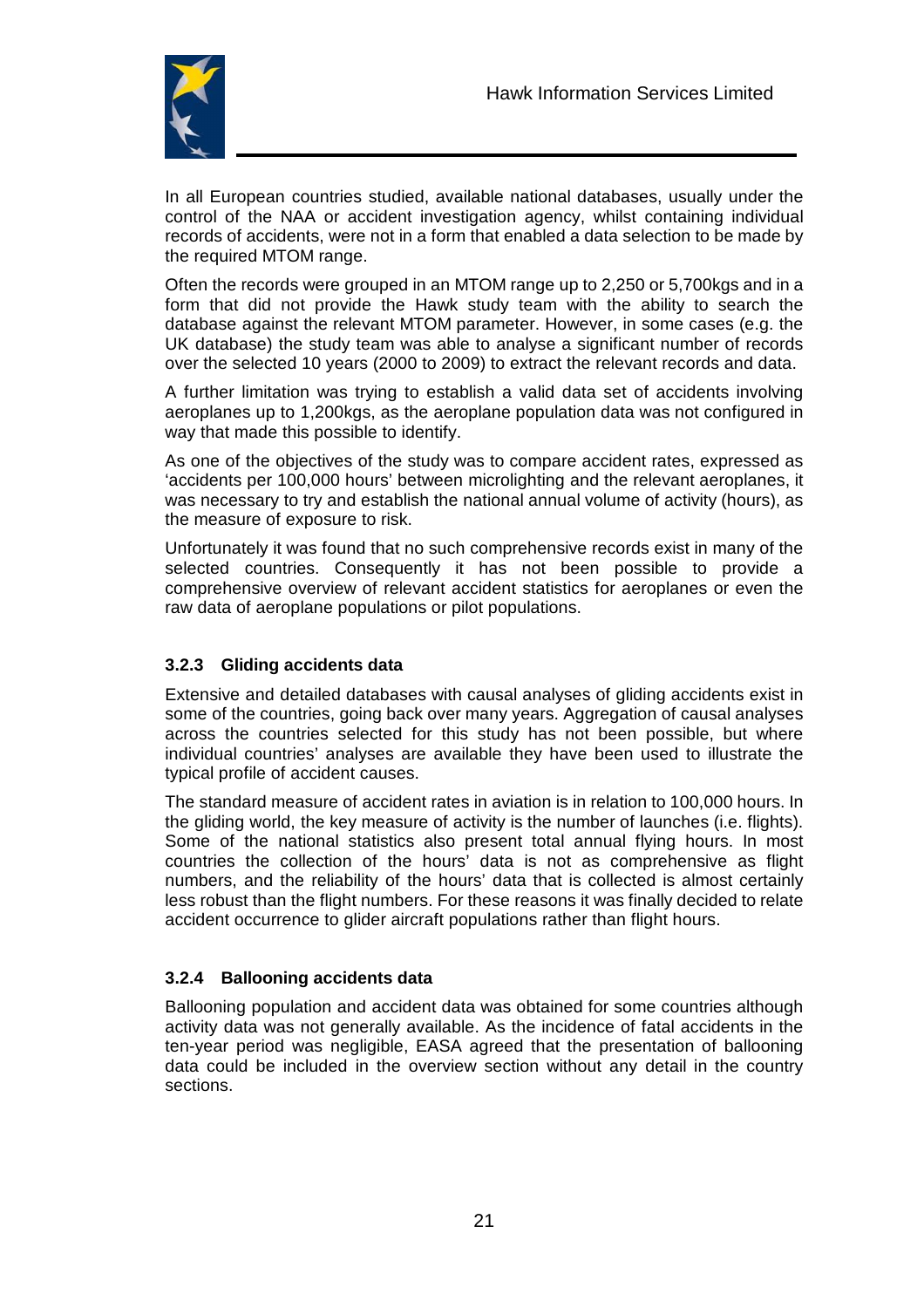

#### **3.3 Microlight Accident rates**

The evidence collected points to a slightly higher rate of accidents within those Member States that have less regulated or more 'liberal' regimes – especially so in those Member States that do not have a nationally approved flight training syllabus. The population, operational flight hours and accident data for some countries represent low numbers. In these cases a very small number of statistically random events (accidents) can have a very significant impact on the calculated accident rates. Therefore no statistical significance should be attached to the resulting accident rates in those countries. The countries that fall into this category of low microlight population numbers are Netherlands, Sweden and Norway. However out of all the countries studied, two of these were able to provide the most comprehensive data.

The next level in terms of microlight population and activity numbers are the Czech Republic, Germany and UK, where the data, if complete and accurate, can be regarded as statistically reasonably significant.

The top two countries in terms of microlight population and activity numbers are France and Italy. Here the numbers are sufficiently large to ensure that the randomness in the numbers of accidents is of less significance statistically.

Despite these statistical constraints, some observations and conclusions can be made but again with the caveat that they depend on the completeness, accuracy and reliability of the data. In particular the assumptions that underpin the population and activity data are very important and due allowance should be made for gaps and / or inaccuracies in this data.

The following table summarises, for 10 years (2000 to 2009):

- total number of fatal accidents
- total number of reported accidents
- estimated average registered microlight aeroplane population
- estimated average 'active' microlight aeroplane population
- average annual fatal accident rates per 1,000 registered microlights
- average annual fatal accident rates per 1,000 'active' microlights
- average annual total accident rates per 1,000 registered microlights
- average annual total accident rates per 1,000 'active' microlights

 It is emphasised the microlight aeroplane population figures are 10 year arithmetic averages and disguise the growth in general of the microlight aeroplane population during this period. The accident rates are weighted by country populations and accidents.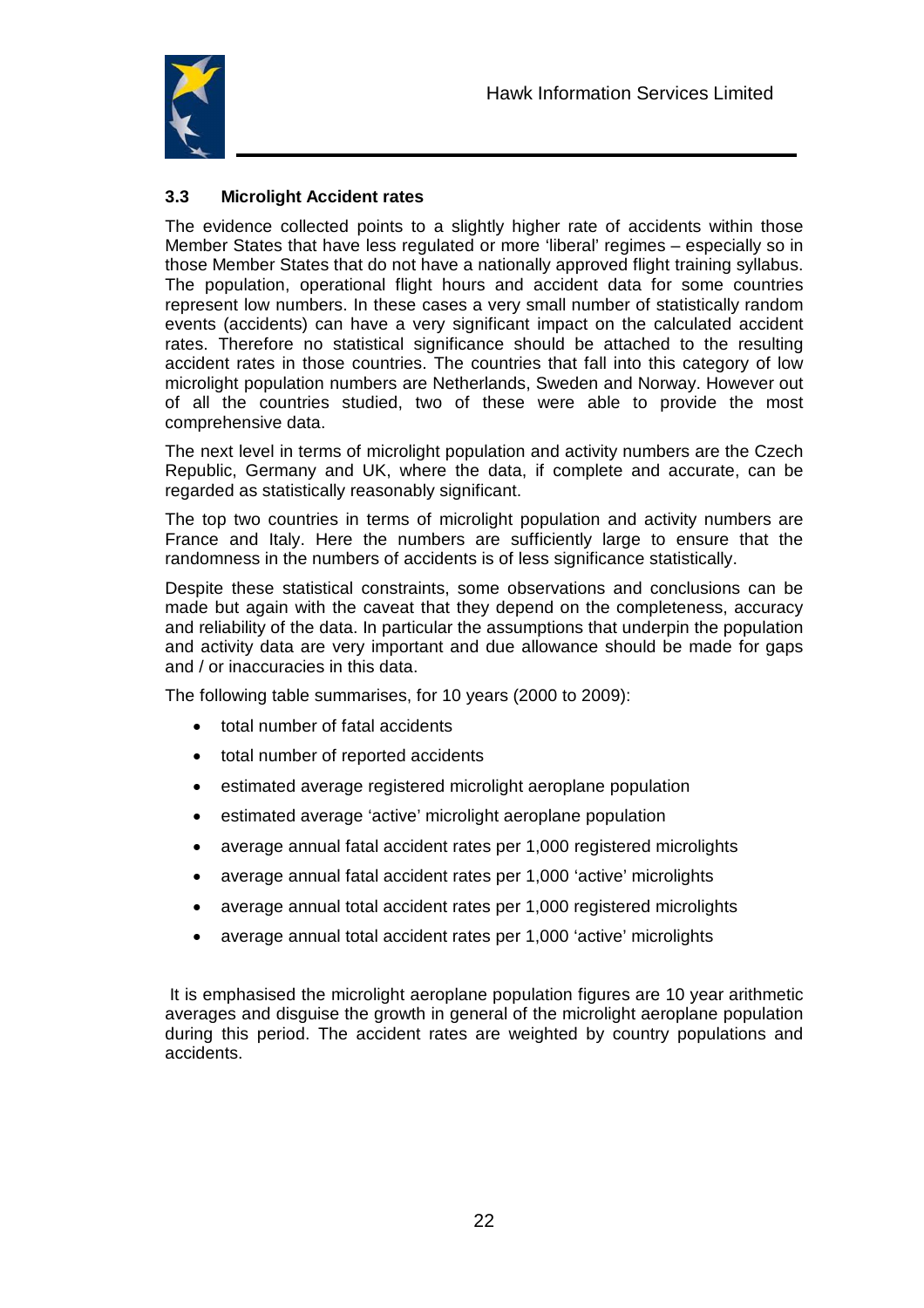

| <b>Microlight Accidents</b><br>Combined 3-axis &<br>flex-wing        | CZ    | F     | D     |       | <b>NL</b>      | N              | S    | UK.   | <b>Total</b> |
|----------------------------------------------------------------------|-------|-------|-------|-------|----------------|----------------|------|-------|--------------|
| No. of Fatal Accidents<br>(10 year total)                            | 34    | 147   | 67    | 115   | $\overline{2}$ | $\overline{2}$ | 5    | 20    | 392          |
| Total No. of reported<br>accidents (10 year total)                   | 282   | 856   | 585   | 203   | 25             | 151            | 104  | 456   | 2,662        |
| Total registered aircraft<br>population<br>(10 year average)         | 2,490 | 8,200 | 3,500 | 8,032 | 365            | 193            | 345  | 4,011 | 27,136       |
| Estimated total 'active'<br>aircraft population<br>(10 year average) | 1,358 | 6,182 | 2,489 | 6,000 | 280            | 160            | 270  | 2,292 | 19,031       |
| Fatal accidents per year<br>per 1000 registered aircraft             | 1.4   | 1.8   | 1.9   | 1.4   | 0.5            | 1.0            | 1.4  | 0.5   | 1.4          |
| Fatal accidents per year<br>per 1000 estimated 'active'<br>aircraft  | 2.5   | 2.4   | 2.7   | 1.9   | 0.7            | 1.2            | 1.8  | 0.9   | 2.1          |
| Total accidents per year<br>per 1000 registered aircraft             | 11.3  | 10.4  | 16.7  | 2.5   | 6.8            | 78.2           | 30.1 | 11.4  | 9.8          |
| Total accidents per year<br>per 1000 estimated 'active'<br>aircraft  | 20.8  | 13.8  | 23.5  | 3.4   | 8.9            | 94.4           | 38.5 | 19.9  | 14.0         |

Caution is required in interpreting the total accident rates per population, as the basis of accident reporting varies country to country. Furthermore, countries with a small microlight aeroplane population are subject to statistical randomness in accidents influencing unduly the resultant accident rates.

In terms of state regulatory control and oversight, the Netherlands is probably the highest, followed by the UK. The fatal accident rates of 0.5 per 1,000 registered microlight aeroplanes (and 0.7 and 0.9 per 1,000 estimated 'active' microlight aeroplanes) seem to suggest there is correlation. However, in the case of the Netherlands there were just two fatal accidents in 10 years. Because of the population size, the UK can be regarded as a sufficiently statistically significant.

Sweden and Norway have a degree of state oversight but with substantial delegation of day-to-day control to the national microlight organisation. Their fatal accident rates per 1,000 registered microlights are in the 1.0 to 1.5 range, but again the microlight aeroplane populations and accidents are small numbers. The accident rates are subject to large variability with a very small absolute change in the fatal accident numbers.

France and Italy have the largest populations of microlight aeroplanes combined with the highest absolute number of fatal accidents. Both countries have a 'light' regulatory framework in which there is minimal control by the Member State over airworthiness, and in the case of France, a totally devolved pilot training regime. France has the second highest estimated registered fleet fatal accident rate, whilst Italy compares with the Czech Republic where there is a comprehensive delegated regulatory framework managed by the Czech LAA.

The fatal accident rate for Germany needs to be interpreted with caution because of some uncertainties over the microlight aeroplane population numbers.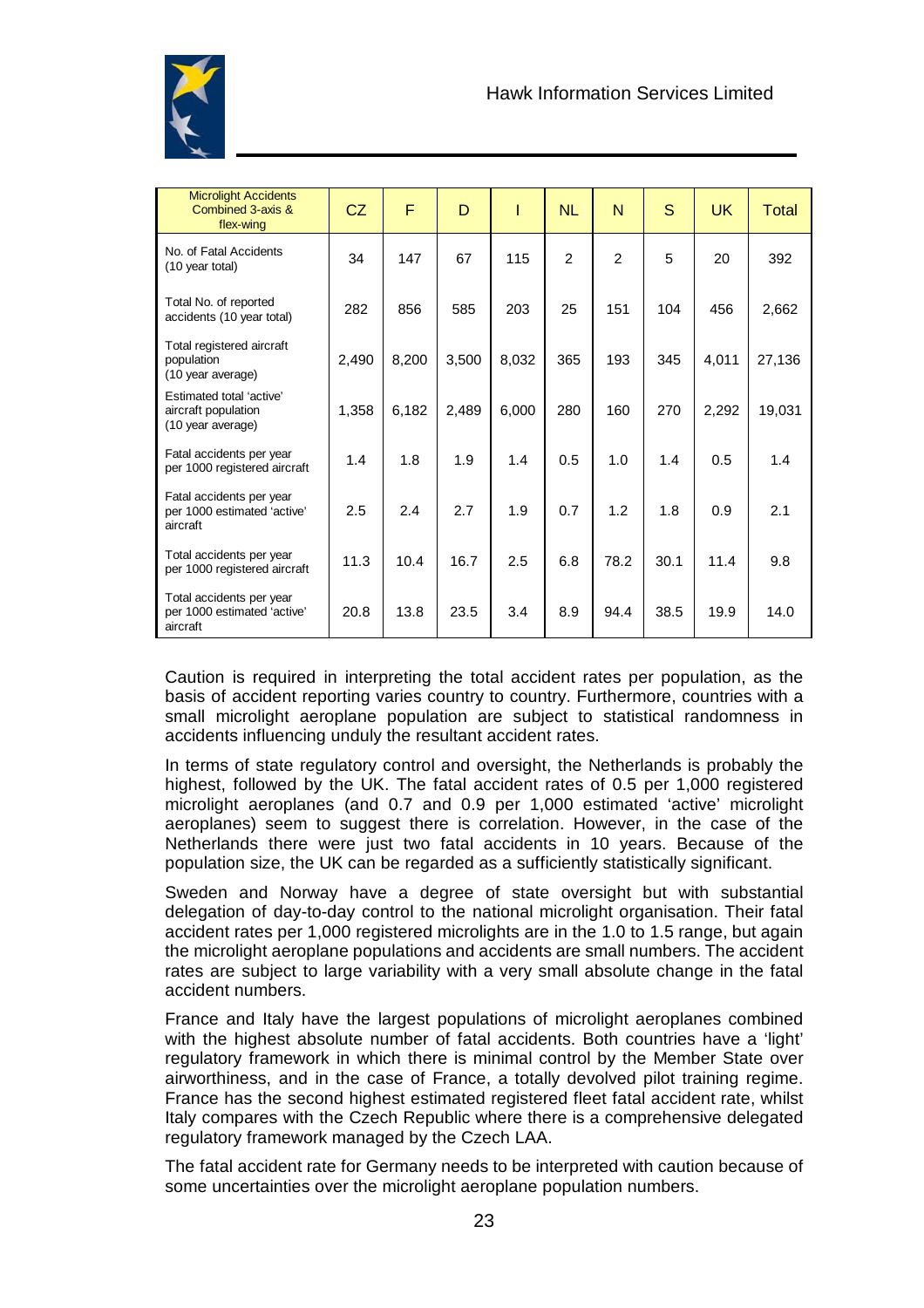

#### **3.4 Data Study Conclusions**

Microlighting would appear to have a similar fatal accident rate to gliding, when measured in relation to the respective aircraft fleet populations. Utilisation of gliders in terms of flight hours may be higher than microlights as a result of the longer average times of the cross-country flying element. If so, this is likely to place the fatal accident rate for gliding slightly better than microlighting.

Comparison of microlighting fatal accident rates with 'conventional' light aeroplanes is not really possible as the data for the latter is generally not available in the segmented structure required.

As referred to above, ballooning is statistically the safest form of light aviation in terms of the risk of fatal accidents. Certainly failure of the balloon envelope due to initial airworthiness is rarely if at all the cause of accidents that do occur. Most accidents are in the landing phase, for obvious reasons.

Furthermore, it is evident from the studies of accident causes that the failure of Initial Airworthiness control is seldom a factor in fatal accidents. The prime cause of accidents remains as piloting errors or poor decision-making during critical phases of flight.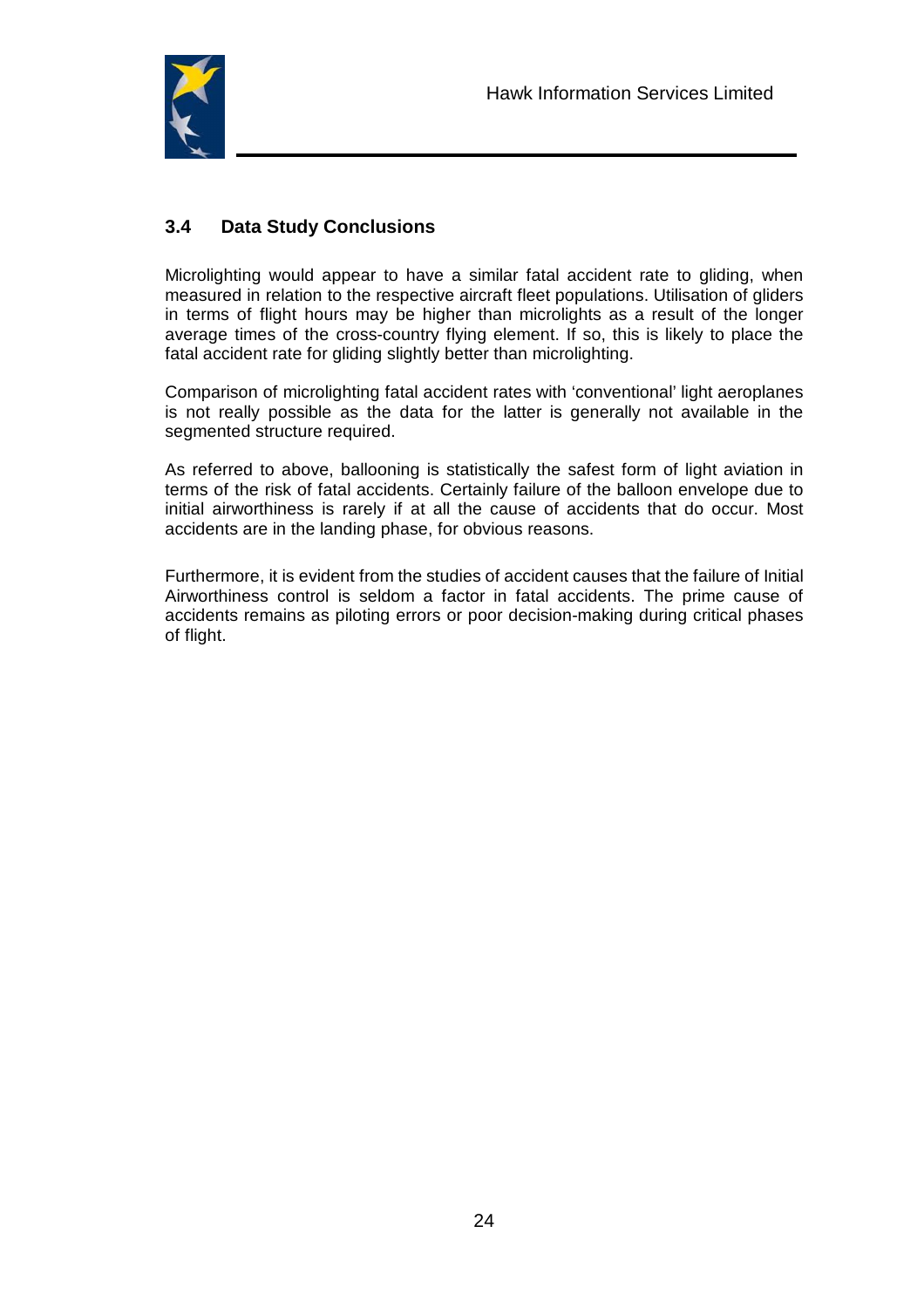

# **Section 4**

# **Environmental Aspects**

## **1.1 Environmental Overview**

Microlight aeroplanes have a number of advantages over conventional light aeroplanes that contribute to their success and popularity: fuel type and efficiency, operation from smaller unprepared airfields, and low noise footprint. These factors increase availability and reduce costs, and are more environmentally friendly than the alternatives presented by conventional light aeroplanes.

## **4.2 Unleaded fuel**

Microlight aeroplane engines are mostly operated on normal automotive 95RON unleaded fuel. Typical light aeroplane engines are operated on aviation fuel, known as 100LL or 100 low-lead, which costs substantially more than unleaded automotive fuel and despite its name contains considerably more lead than leaded automotive fuel.

#### **4.3 Fuel efficiency**

A typical two-seat tubular construction Rotax 912 powered microlight aeroplane, such as the Best Off Skyranger or Ikarus C42, consumes around 12 lph (litres per hour) at cruise speed. Older 2-stroke powered aeroplanes also operate at similar values of fuel consumption but return lower airspeeds. This may be compared to a typical light aeroplane such as the Cessna 152, which consumes around 24 lph at cruise speed.

Note that whilst examples of different types of both microlights and light aeroplanes can exhibit higher or lower fuel consumptions and cruise speeds the examples chosen are reasonably representative of the choice of aeroplanes presented to an aspiring pilot: a new or quite recently built microlight aeroplane or a considerably older light aeroplane.

The fuel consumptions are compared on an hourly basis as flying time is often the main consideration in leisure flying rather than distance travelled. However, the typical cruise speeds of the named examples above are fairly similar at around 80- 100kts depending on the source of data.

Taking the cost saving due to reduced fuel consumption and the lower price of unleaded automotive fuel, typically currently around €1.40 compared to aviation fuel around €2.00 per litre, the fuel saving for a microlight aeroplane over a comparable light aeroplane can be around €1800 per annum.

#### **4.4 Low noise footprint**

Early microlights utilised small 2-stroke petrol engines for reasons of lightweight, high power and low cost. These engines were not very fuel efficient, and operated at high rotational speeds. The use of tuned exhaust systems was common, and small propellers were often used without reduction drives. The result was the generation of considerable high frequency noise, which when coupled with the slow flying speed of early microlights resulted in much noise nuisance.

As a consequence of the noise problems, a number of countries introduced noise limits on microlight aeroplanes or adapted existing aeroplane limits, notably the UK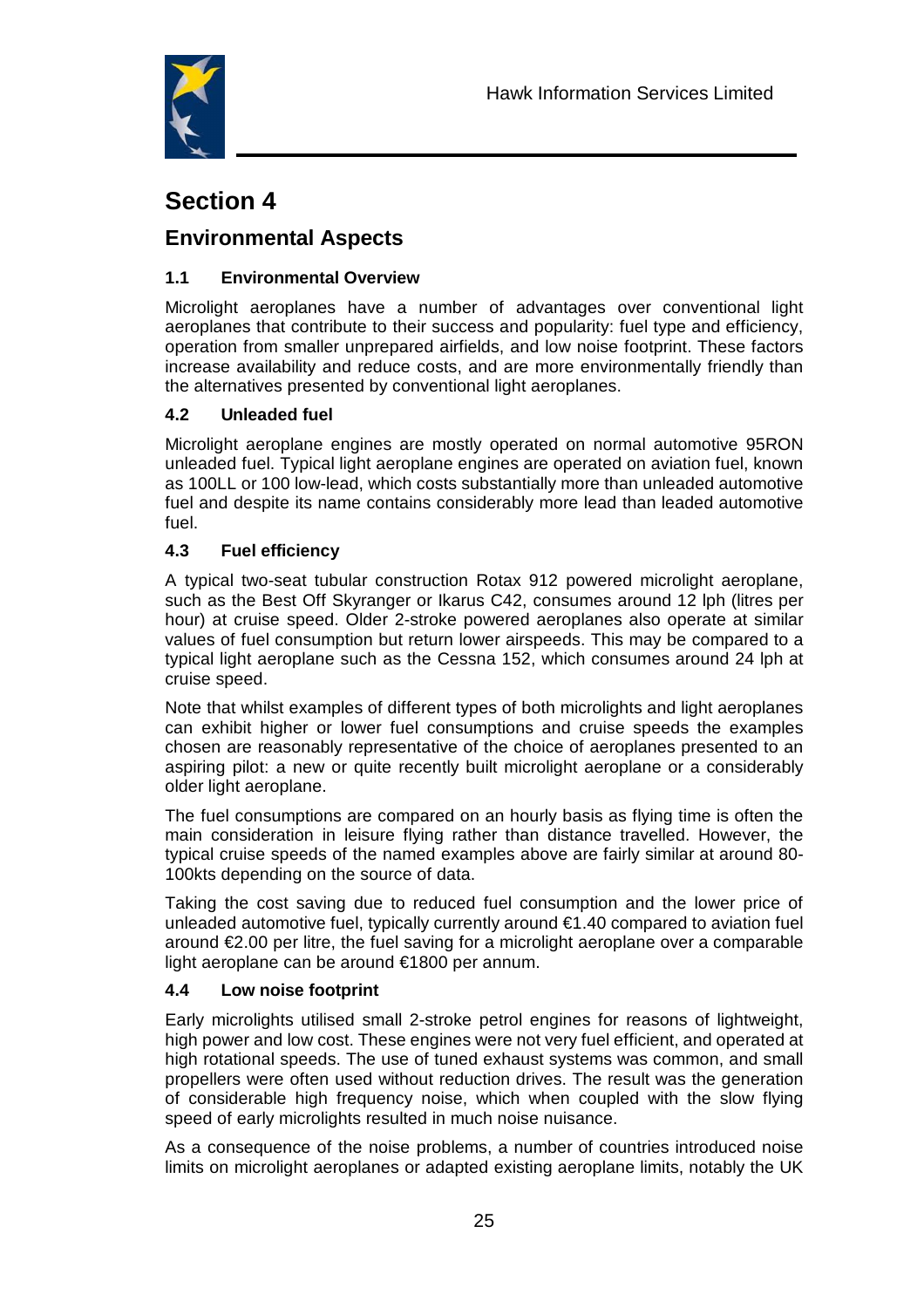

and Germany. This led to reductions in noise levels, and more recently the popularity of fast Rotax 912 powered, aerodynamically controlled aeroplanes with tractor configuration propellers has reduced the noise levels noticeably below that of conventional light aeroplanes. Much work has also been done on propeller design in this regard. These developments have been possible in regulatory environments that have not placed undue barriers to technological progress.

#### **4.5 Small airfields**

The ability of microlights to operate from short, unprepared airfields has allowed them to avoid large concentrations of aeroplanes at traditional aerodromes. This reduces the impact of aeroplane operations, in particular noise but also including land use: farm airstrips in the countryside are relatively unobtrusive for the wider population, in contrast to traditional airfields, and barns may have a secondary use to hangar a small number of aircraft. This land use can provide a useful supplementary income to small farms.

Many microlight types are designed to be de-rigged and transported on a trailer, allowing home storage and operation from any field where owner permission and national rules permit. This further dilutes the impact of aeroplane operations and storage and reduces costs. Where hangarage is constructed it may be of simpler and lower-impact design than conventional hangarage, with weight shift microlights particularly easy to store with their wings detached from the trike unit.

#### **4.6 Electric power**

The lower regulatory burden on microlights allows and encourages innovation. In particular a number of electrically-powered aircraft have been flown to date, mainly battery-powered but also utilising fuel cell technology. The lightweight, low-power and often low endurance requirements of microlights are well suited to current motor and battery technology, with electric power already verging on practicality for single seat designs intended for self-launch soaring flight.

Whilst battery costs are high, due to the high costs of low production-run specialist engines used in aeroplanes, the additional costs are not as significant as they are in the automotive world.

As observed in the model aircraft world, it is expected that improvements in technology over the next few years will allow electric power to spread to the heavier and faster microlight types.

The low duty-cycle of most microlight aeroplanes makes renewable energy sources a practical proposition in combination with electric power plants.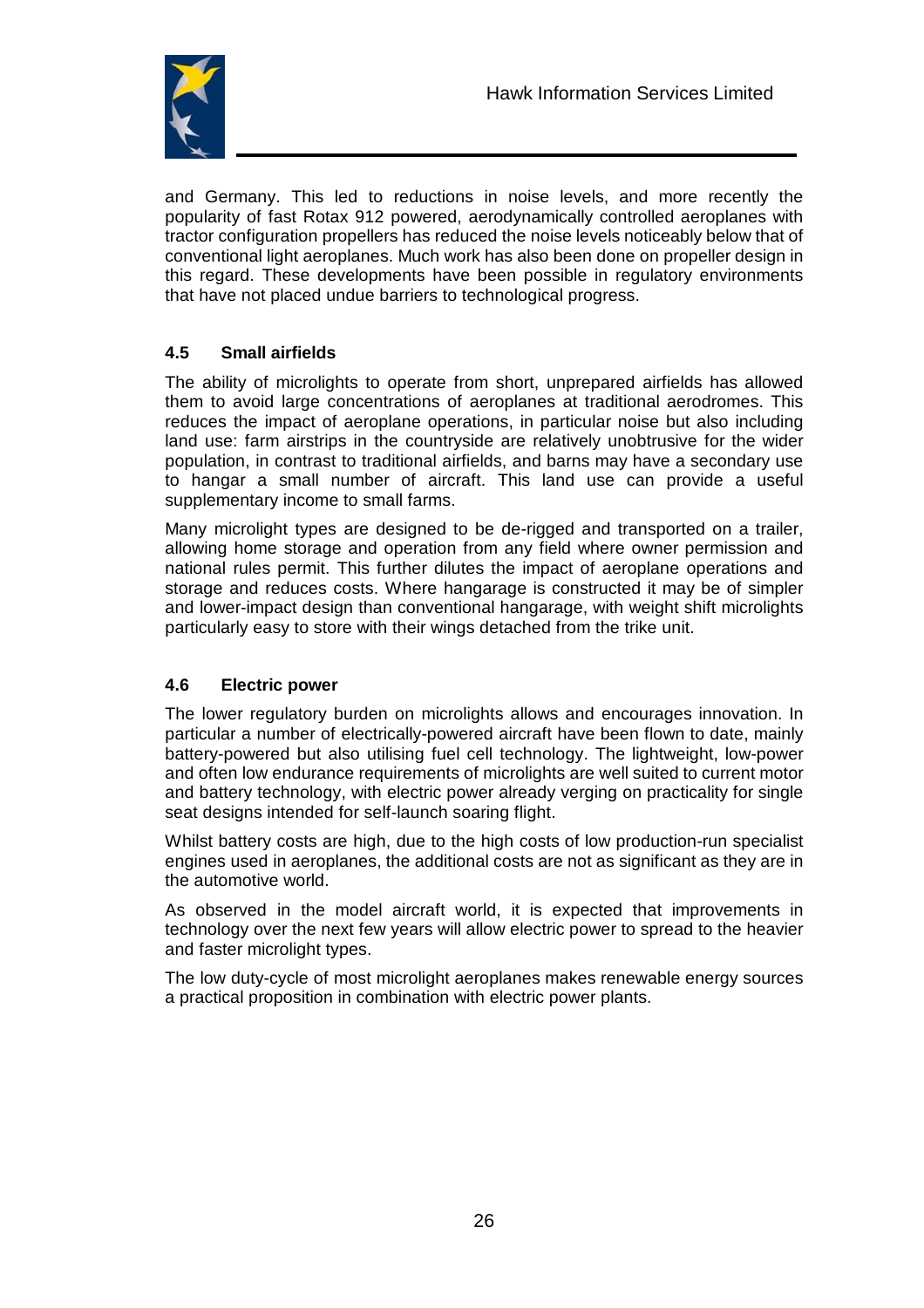

# **Section 5**

# **The Regulatory Impact Assessment**

#### **5.1 Introduction**

In the RIA six options were analysed for the regulation of light aircraft in what is termed the 'ELA 1 range'. ELA 1 comprises a proposal by EASA for a process of regulatory compliance, primarily for initial airworthiness, covering aeroplanes from 451 to 1200kgs MTOM, gliders and balloons.

The RIA discussion and process was based on the foregoing study of microlight aeroplane (< 450kgs MTOM) regulations in Europe, and the LSA in the USA (<600kgs MTOM). Microlights in Europe are outside EU Community regulation and are subject to a variety of national regulations. In the USA, the FAA regulates the LSA quite differently to the methodology applied to aeroplanes in this MTOM range in Europe.

The scope of the RIA was to consider a range of options for the future regulatory framework of aircraft covered by the proposed ELA1 process, including if necessary changes to the Basic Regulation EC 216/2008. Such aircraft are those that are currently subject to regulation at Community level (aeroplanes from 450 /472.5 to 1200kgs MTOM, gliders and balloons). By agreement with EASA, helicopters, autogyros and airships were excluded from consideration. Other regulatory topics were covered, not just initial airworthiness which has been the primary driver in the development of proposals of the ELA 1 process.

As a sub-set of the above objectives, particular focus was also given to the proposed EuLSA category, in the light of interest from various parties and stakeholders and the content of the work of EASA working group MDM.032.

As part of the RIA process a workshop was held in Köln on  $19<sup>th</sup>$  October 2010. All interested parties from across the Member States were able to attend, and the audience comprised representatives from various NAAs, manufacturers, membership associations and individuals. The conclusions of the Phase 1 report and the draft RIA were presented. The issues raised and discussed during the workshop have been incorporated in the final edition of the RIA and this report.

#### **5.2 The Issue**

The issue centres upon whether an alternative regulatory framework to that currently applicable would be more appropriate for aircraft in the proposed ELA 1 range.

Fundamental to the RIA considerations was the fatal accident experience of microlighting in Europe compared to that of the EU-regulated light aviation sector, and the more recent U.S. LSA experience. In trying to establish the respective accident records the intention was to draw comparisons and try and establish whether there is any visible or proven correlation between the respective regulatory frameworks and fatal accident rates.

Underlying the entire RIA process was the question of whether the regulatory framework established in Regulation EC 216/2008 (and its preceding EC 1592/2002), together with the supporting Implementing Rules, the most appropriate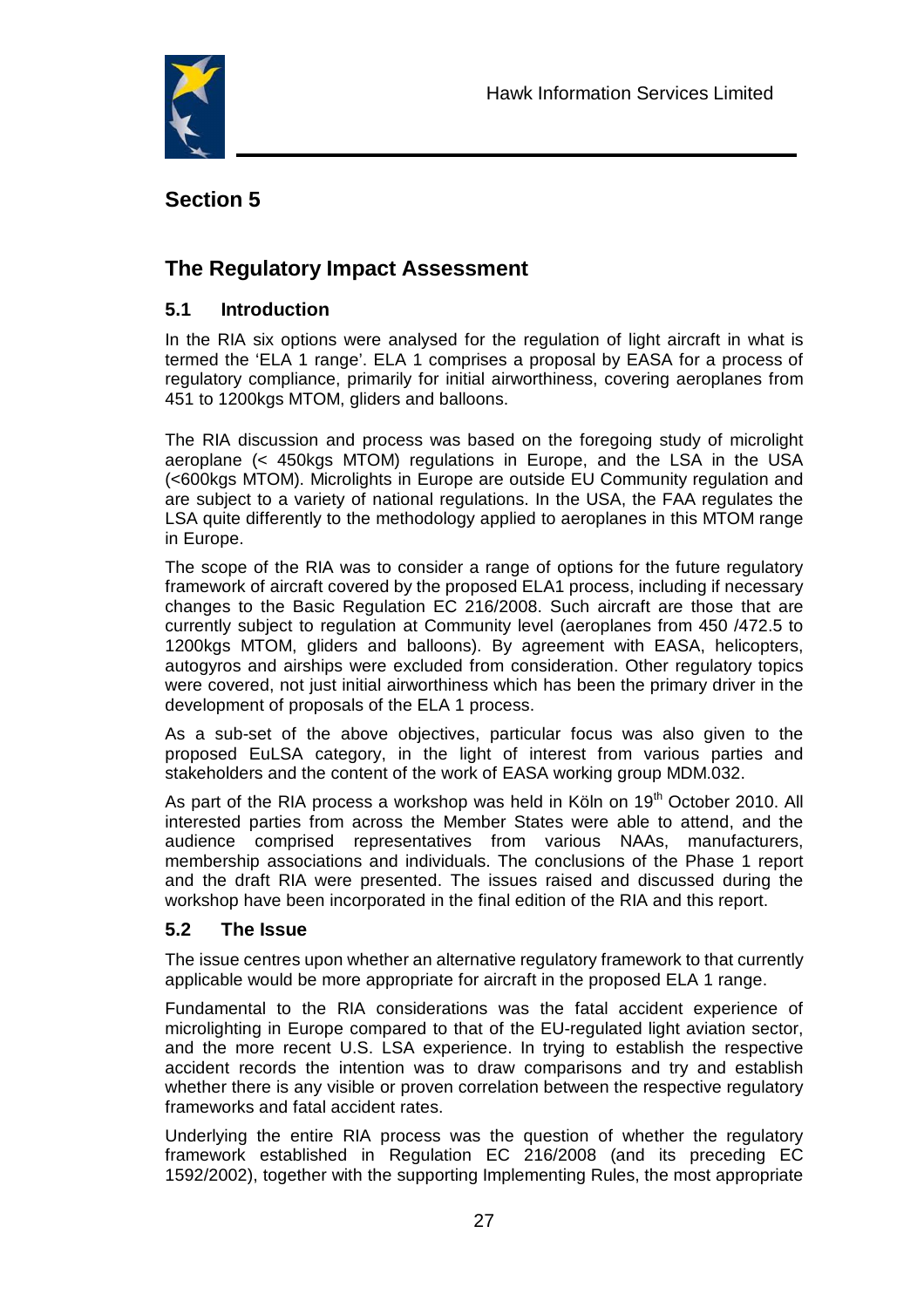

for light aviation and does it reflect a proportionate approach commensurate with the overall safety objective?

In so far as the study and the RIA were able to determine, the outcome has been expressed in terms of recommendations as to which options should be taken forward to a future EASA working group, BR.010.

A key driver in many of the considerations is the issue of financial and human resources required for compliance with regulations, as this affects all stakeholders in the light aviation sector.

#### **5.3 Why the issues need to be addressed**

- 1. The current BR and Part 21 Implementing Rules for initial airworthiness, applied to aircraft in the ELA 1 light aviation sector, whilst providing a level of safety that has proven successful historically through its predecessor rules embodied in JAR 21, is regarded by many stakeholders as too burdensome economically for the light aviation sector. In part this is a reflection of the size of individual economic units that require regulatory approval and oversight. The regulatory compliance costs are an order of magnitude greater in proportion to the turnover and financial resources of these organisations compared with the larger aircraft industry. These costs represent a significant investment / development period and continuing business risk.
- 2. Alternative processes and procedures for the official acceptance of initial airworthiness of aircraft need to be explored and solutions found and agreed. The purpose is to achieve lower regulatory compliance costs for designers / manufacturers (particularly SMEs which typically populate this sector), so as to stimulate economic development whilst maintaining an acceptable safety level in respect of initial airworthiness. Reduction in the regulatory cost burden for launching new aircraft would also afford opportunities for greater competition amongst designers and manufacturers.
- 3. The combined European and worldwide market for the LSA / EuLSA is potentially significant in relation to the total global light aviation sector. Currently there is a barrier to marketing the LSA and EuLSA in Europe due primarily to lack of an appropriate airworthiness code establishing standards, and also the regulatory costs associated with reaching full type certification.
- 4. Harmonisation of the US LSA and proposed EuLSA design standards would benefit the industry from both a design and manufacturing viewpoint as well as for the end-users / customers.
- 5. Evidence of accident rates in the microlight aeroplane sector, which has varying degrees of national regulation throughout Europe but with no EASAlevel initial airworthiness type certification, demonstrates that microlighting is not materially different to the EASA-regulated light aviation sector in safety outcomes as a result of initial airworthiness failures. Airworthiness regulatory compliance costs are significantly lower than those for EASA-regulated aircraft.
- 6. Part M (continuing airworthiness and maintenance) is proving to be a contentious invention for aircraft owners, pilots and service support organisations in some EU Member States. This may be due in part to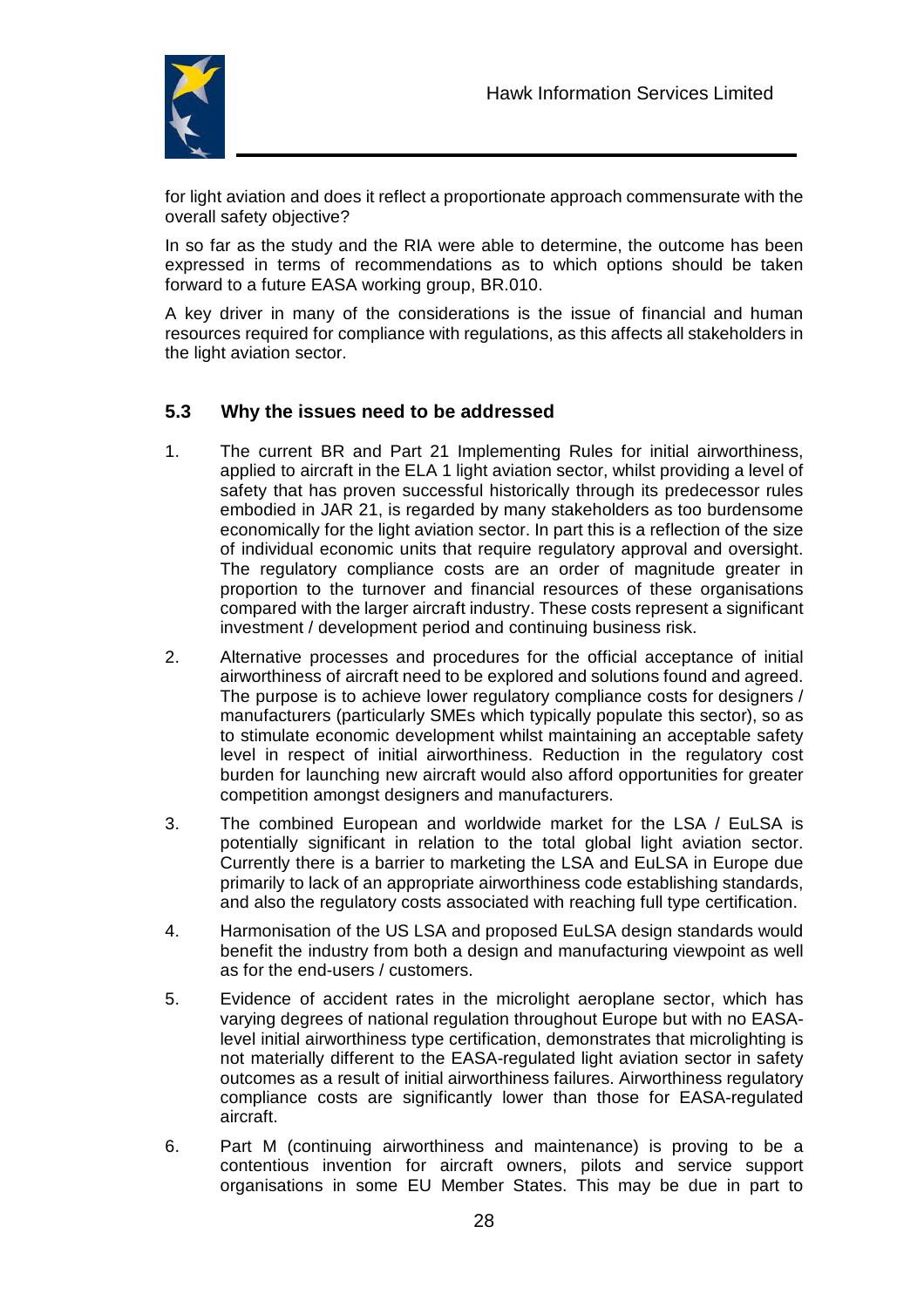

interpretation and implementation by some NAAs. In general Part M has replaced national systems that over time have proved to be an acceptable guarantee of safety levels. Part M is seen as a significant increase in financial burden with no potential gain in safety outcome. In some cases it is viewed as a potential reduction in safety due to the increased focus on paperwork rather than 'hands-on' practical maintenance. Whilst the original Part M was modified through the work of EASA working group M.017, so as to adapt it to the light aviation sector, there is a general view amongst stakeholders that these changes did not go far enough to make Part M more widely acceptable.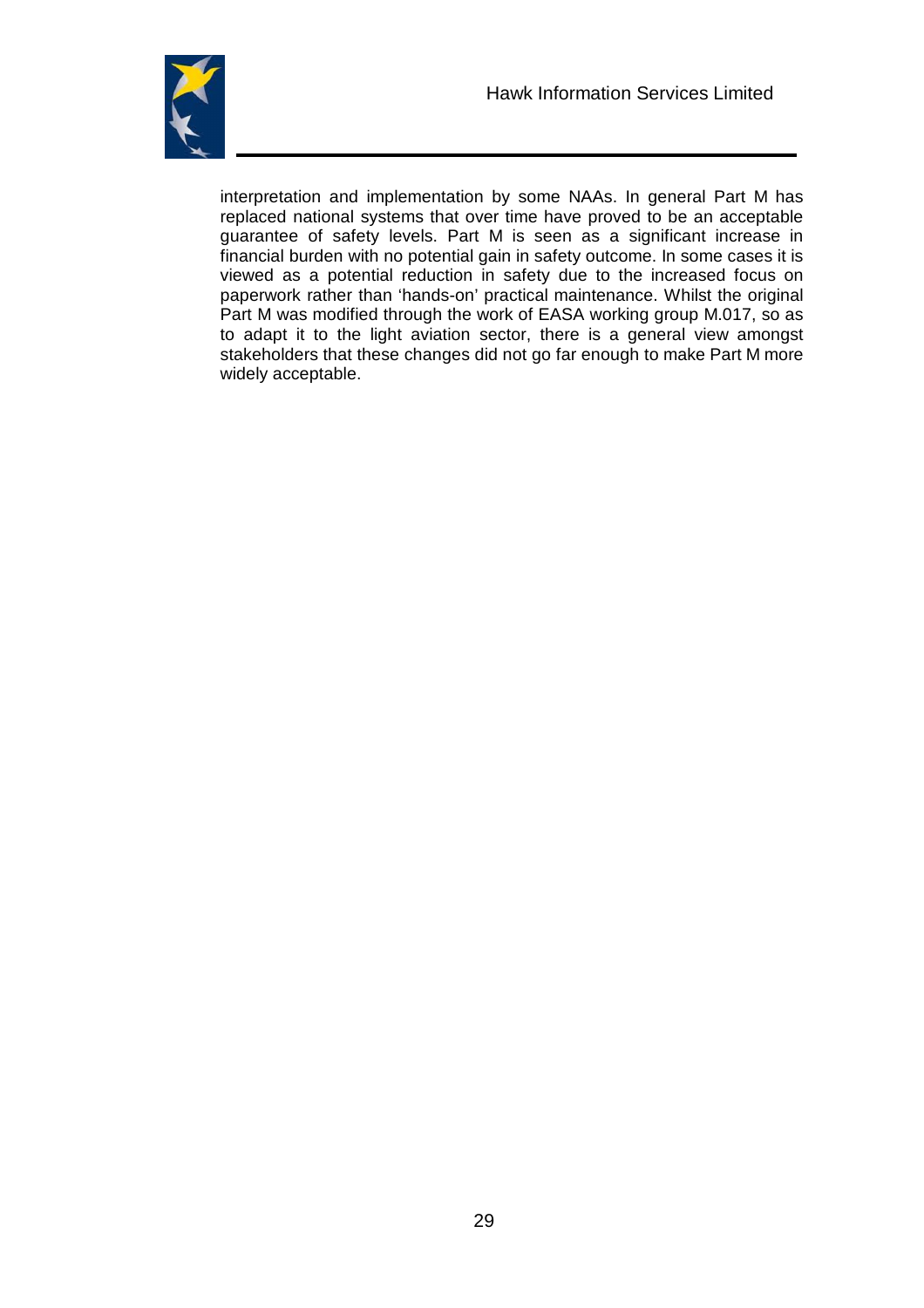

# **5.4 The Six Options considered in the RIA**

The options are described in the Executive Summary of this report.

## **5.5 RIA Outcomes**

Option 0 – 'Do Nothing', Option 4 'Mixed Economy' and Option 5 'Total de-regulation at EU level' were discarded for the reasons detailed in the RIA report.

Options 1, 2 and 3 were taken forward for recommendation (see below).

The full reasoning and rationale behind these decisions can be found in the RIA report. Set out below is a summary of the key findings in the analysis of impacts and the risk assessment of making the proposed changes.

#### **5.6 Analysis of Impacts**

The assessment of impacts used the Multi-Criteria Analysis (MCA) methodology together with elements of a qualitative assessment. The criteria applied in the assessment covered safety, environmental, economic, equity and proportionality, social and regulatory harmonisation.

#### **5.6.1 Safety impact**

Based on the assessed experience of the microlight sector and also the USA LSA category there is a low negative safety impact expected with a change to an industry consensus based approach to standards for initial airworthiness and manufacturers' self-declaration of compliance for ELA 1 in place of the traditional DOA / POA approach. The change would be primarily for economic reasons for the manufactures and ultimately the end users in terms of aircraft owners and pilots.

All the evidence from the accident statistics points to a very low incidence of fatal accidents caused by failures in initial airworthiness, whether in aircraft regulated by the Member States or as now EASA, and those aircraft subject to forms of initial airworthiness regulatory control utilising the expertise of industry and sector associations.

All the indicators are that a change to industry-based self-declaration, and with the use of a periodic review process if necessary to assure compliance with approved airworthiness standards, would not materially affect adversely the fatal accident rates of the aircraft categories concerned.

#### **5.6.2 Environmental impact**

The implementation of the European LSA is forecast to lead to overall environmental improvements compared with current Part 21 / CS 23 aeroplane fleets, where substitution of fleet type occurs. This is due to the improved aerodynamic and engine technologies adopted from microlights in the LSA category for the USA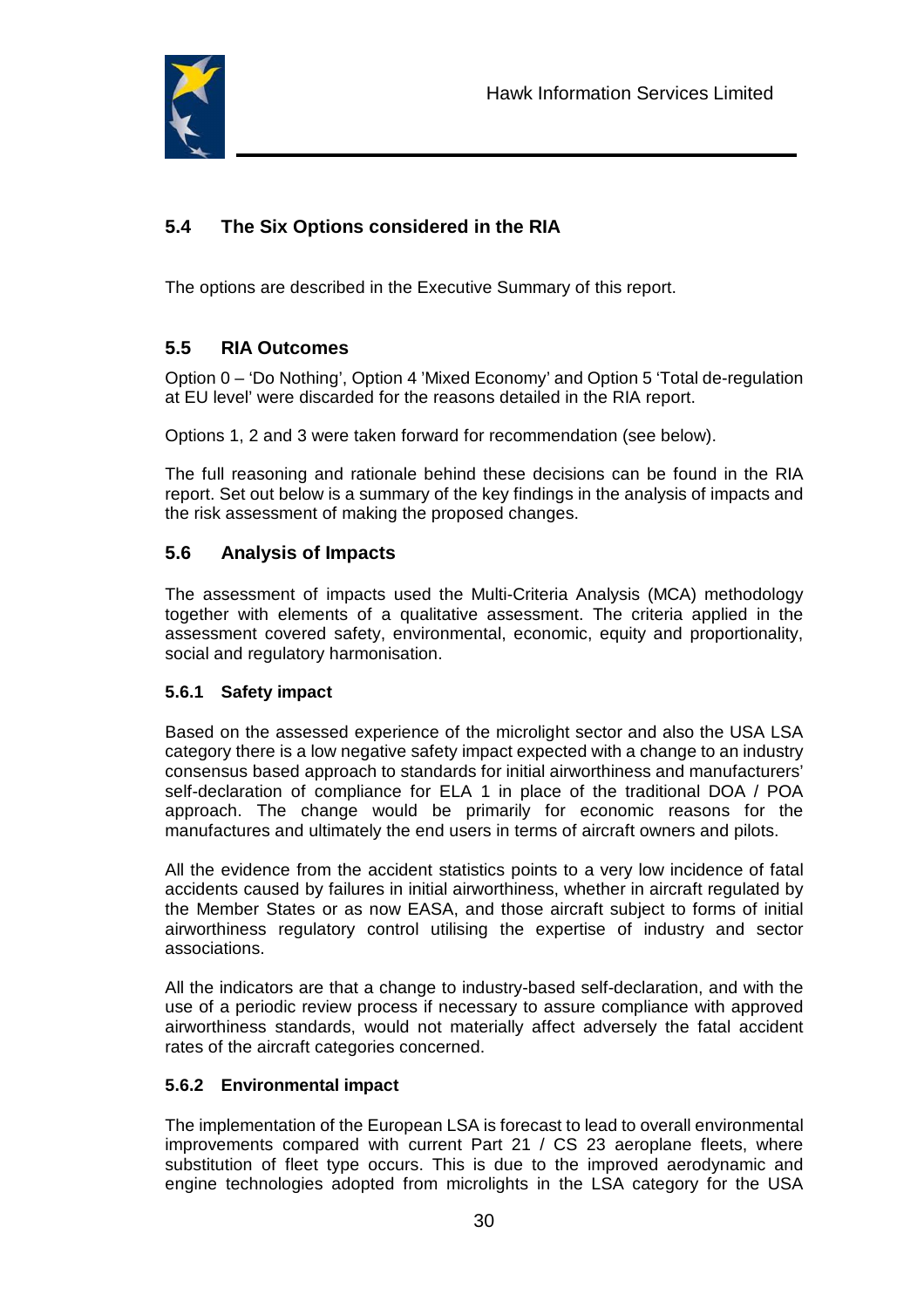

market, but as yet not available to the European market. A fast track implementation of LSA in European would accelerate this potential benefit. The extension of a new approach for the EuLSA is forecast to benefit the design of CS23 aeroplanes through technological improvement migration.

#### **5.6.3 Social impact**

Light aviation and in particular flying light aeroplanes, including the proposed EuLSA category, could be rejuvenated through a relaxation of regulations. If lower capital and operating costs are achievable there is the potential for a reversal of the downward participation trends in the last 20 years or so. Recreational aviation is an important activity in the lives of a significant number of EU citizens from a young age (14+) right through to people in their later life (70+). It is a legitimate pursuit offering adventure, discipline and in particular decision-making skills that are life-experience enhancing. It also provides an extremely valuable pool of people who, if they start in light aviation at a young age, can aim to expand their experience into commercial aviation including airlines and the supporting industries. These are vitally important economic drivers, built around the social aspects of light aviation. Costs have become an increasingly significant barrier to access to light aviation. Thus anything that can be done to widen equitable access should be done but without building into the regulatory framework automatic assumptions that such progression to commercial aviation is what all participants want to achieve. Pilot medical barriers to the light aviation sector also need to be challenged using objective risk criteria.

#### **5.6.4 Economic impact**

Provided the impact of safety is neutral, the largest positive impact from the changes proposed is likely to be economic. An industry consensus-based process for ELA 1 initial airworthiness is likely to be far more attractive to most manufacturers, and certainly the smaller ones. This is turn will generate benefits downstream in terms of the range of products, their cost and the market size, particularly if the EuLSA category can be implemented without further undue delay.

The industry-based approach would release EASA and NAAs from a significant element of their certification activity cost bases, allowing concentration on the higher MTOM end of GA and also CAT.

European manufacturers need to be able to compete on level terms with their counterparts in the USA in particular, but also in the future with manufacturers in emerging economies of the Far East, India and China. At present they are at a competitive disadvantage by not having, in particular, an EuLSA European market.

#### **5.6.5 Equity and proportionality**

The impact of implementing the proposed options 1, 2 and 3 is likely to be highly positive for SMEs, particularly those with LSA models for the European market. It would enable them to compete more effectively in a global market.

Using the MCA weighted scoring template (applying a larger weighting to safety than other criteria) and applying a zero score for Option 0 as the baseline by which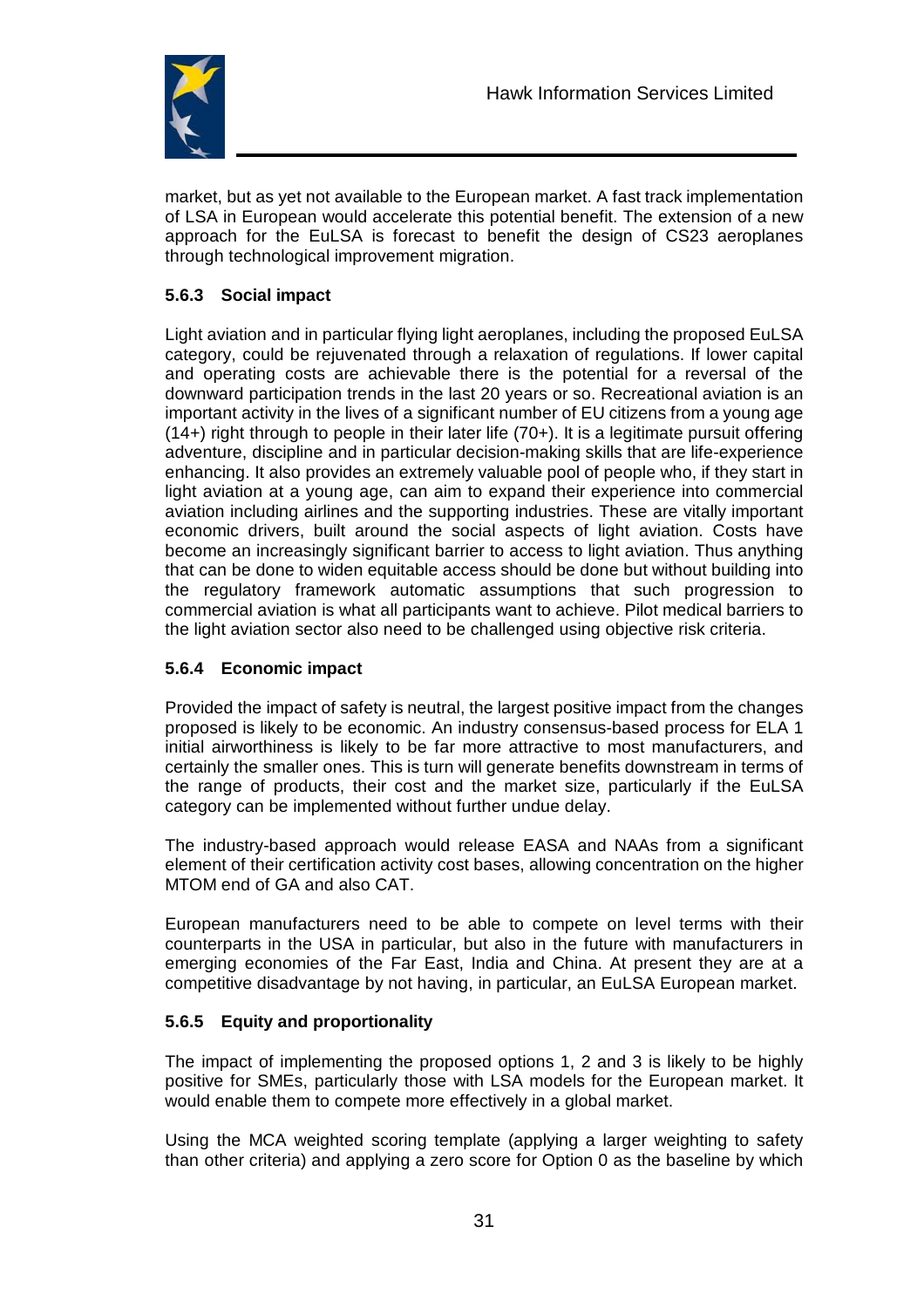

to measure the other options, Options 1, 2 and 3, score very positively at +38, +47 and +41 respectively, whilst options 5 and 6 are negative at -19 and -94.

It is emphasised that Options 1, 2 and 3 are not mutually exclusive, and this report recommends taking forward these three options to the BR.010 working group.

## **5.7 Risk Assessment**

The risk assessment of the options deals essentially with one proposed change to the Basic Regulation for light aircraft. That is, to delegate responsibility for the determination of compliance with initial airworthiness standards for ELA 1 aircraft from EASA to industry by the establishment of a consensus process operated by a recognised standards body.

The aircraft manufacturer would self-declare compliance with the agreed standards of design and production. The initial airworthiness design standards would be determined either by EASA (by means of Certification Specifications) or by industry consensus, with input to that process from EASA. This reflects Option 1.

In addition, Option 2 proposes oversight and / or review of the implementation of the consensus process and manufacturers' compliance by approved 'accredited bodies'. Certificates, in a form to be determined, would attest the airworthiness of each of the products and would be issued by accredited bodies on behalf of EASA or an NAA.

A further modulation is contained in Option 3, which is a recommended 'fast track' to implement Option 1 for the EuLSA category.

The nature of the primary risk evaluated is the risk of an increase in the rate of fatal accidents caused in the future by a failure caused by insufficient oversight or inappropriate design codes of initial airworthiness.

The fatal accident risks considered are focused on both the pilot and other occupants of an ELA 1 aircraft. In addition the fatal accident risks to 'uninvolved' third parties, outside the aircraft, are also considered.

The risk evaluation is sub-divided into:

- 1) Proposed EuLSA aeroplanes (450-600kg) for which there is currently no separate fatal accident data in Europe
- 2) The remainder of the proposed ELA 1 MTOM range, which includes
	- a) Aeroplanes from 600kgs to 1200kgs MTOM
	- b) Gliders / sailplanes (current MTOM 850kgs but with a proposed extension)
	- c) Balloons (current hot air balloon envelope capacity 3400 cubic metres)

The risk evaluation for aeroplanes, including the proposed EuLSA, is based on evidence drawn from 10 years of fatal accident data of the Annex II microlight aviation sector in Europe and the 5-year fatal accident data for the USA LSA category. These sources are the only two available sectors in terms of current and past initial airworthiness compliance processes that offer broad comparisons. The other comparable sector is amateur-built aircraft (also Annex II) where initial airworthiness is in most countries determined with varying degrees of industrybased oversight. However, the collection of data on fatal accidents for the Amateur-Built Aircraft sector was not within the scope of the study.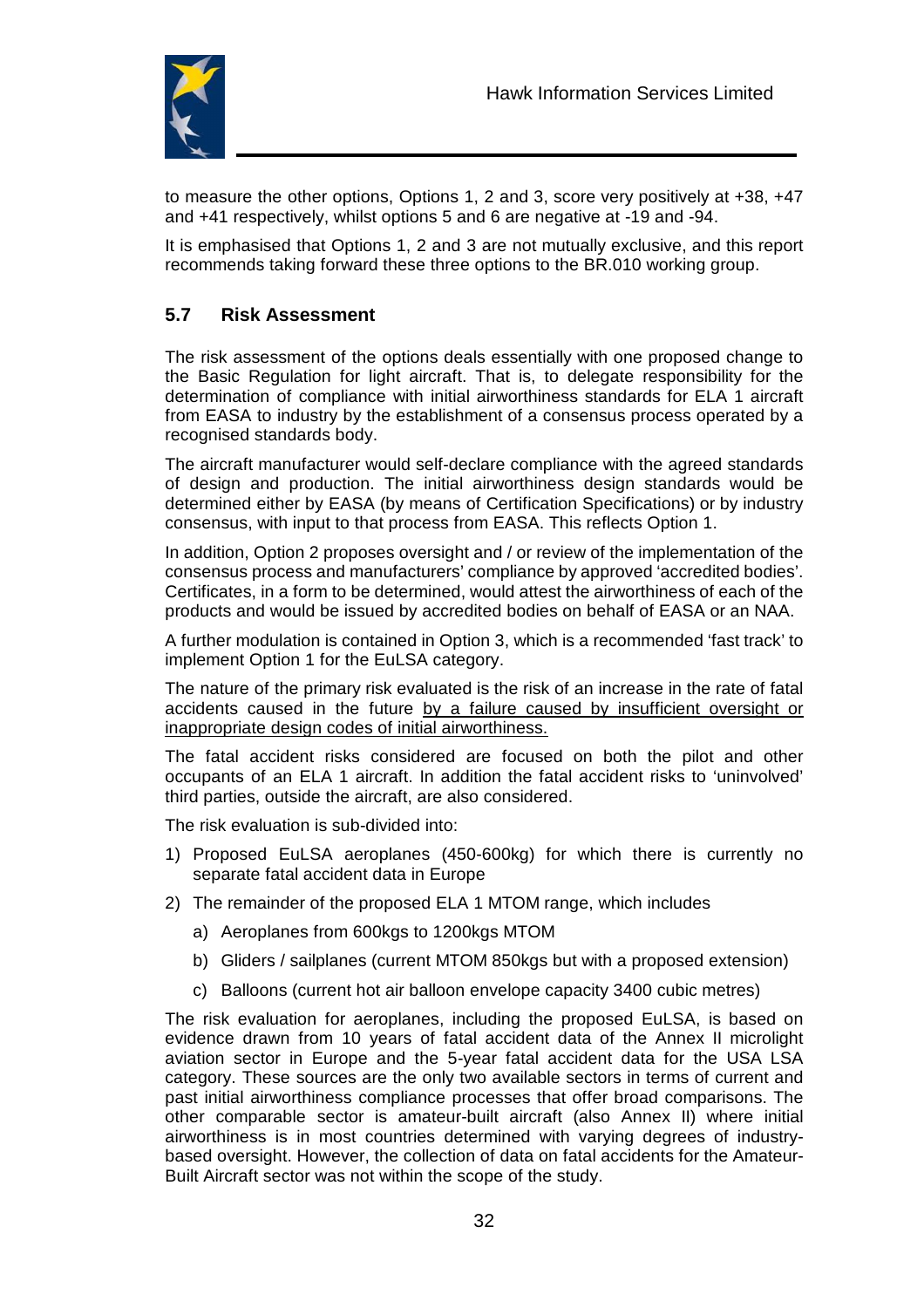

The evidence collected in the study shows that the number of fatal accidents that are attributable directly to a failure of initial airworthiness as the primary cause is negligible in the case of aeroplanes and gliders and virtually non-existent in balloons.

The question therefore is, would transferring responsibility for initial airworthiness compliance to industry, through the mechanisms proposed and described, be likely to adversely affect this extremely low fatal accident record due to failure of initial airworthiness?

## **5.7.1 Evaluation**

The bases of evaluation are set out in detail in the RIA report.

#### **5.7.1.1European LSA**

The probability of incremental initial airworthiness failure (i.e. over current rates) through the alternative compliance process is assessed as 'improbable' – a risk score of 2.

It is estimated that 1 incremental event may occur for approximately every 8,000 aeroplanes over their expected life. As the EuLSA category would be new, the expected European LSA aircraft population by the end of 20 years is forecast to be c. 12,000. Using these figures the incremental fatal accidents would be 1.5 involving, statistically, between 1.5 and 3 people.

In terms of severity the events would be classified as 'hazardous' because of the estimated fatalities (see RIA report attachment B table 16), thus a risk score of 4.

The resulting compounded risk score is thus 8.

#### **5.7.1.2 Aeroplanes from 600kgs to 1200kgs MTOM**

The probability of incremental initial airworthiness failure (i.e. over current rates) through the alternative compliance process is assessed as 'improbable' – a risk score of 2.

It is estimated that 1 incremental event may occur for every 8,000 aeroplanes over their expected life. As the aeroplanes produced under this process would be new, the expected new aeroplane EU population by the end of 20 years is forecast to be c. 15,000. Using these figures the incremental fatal accidents would be 0.5 involving, statistically, between 0.5 and 2 people.

In terms of severity the events would be classified as 'hazardous' because of the estimated fatalities, thus a risk score of 4.

The resulting compounded risk score is thus 8.

#### **5.7.1.3 Gliders / sailplanes**

The probability of incremental initial airworthiness failure (i.e. over current rates) through the alternative compliance process is assessed as 'extremely improbable' – a risk score of 1. This is because sailplanes are less complex than LSAs and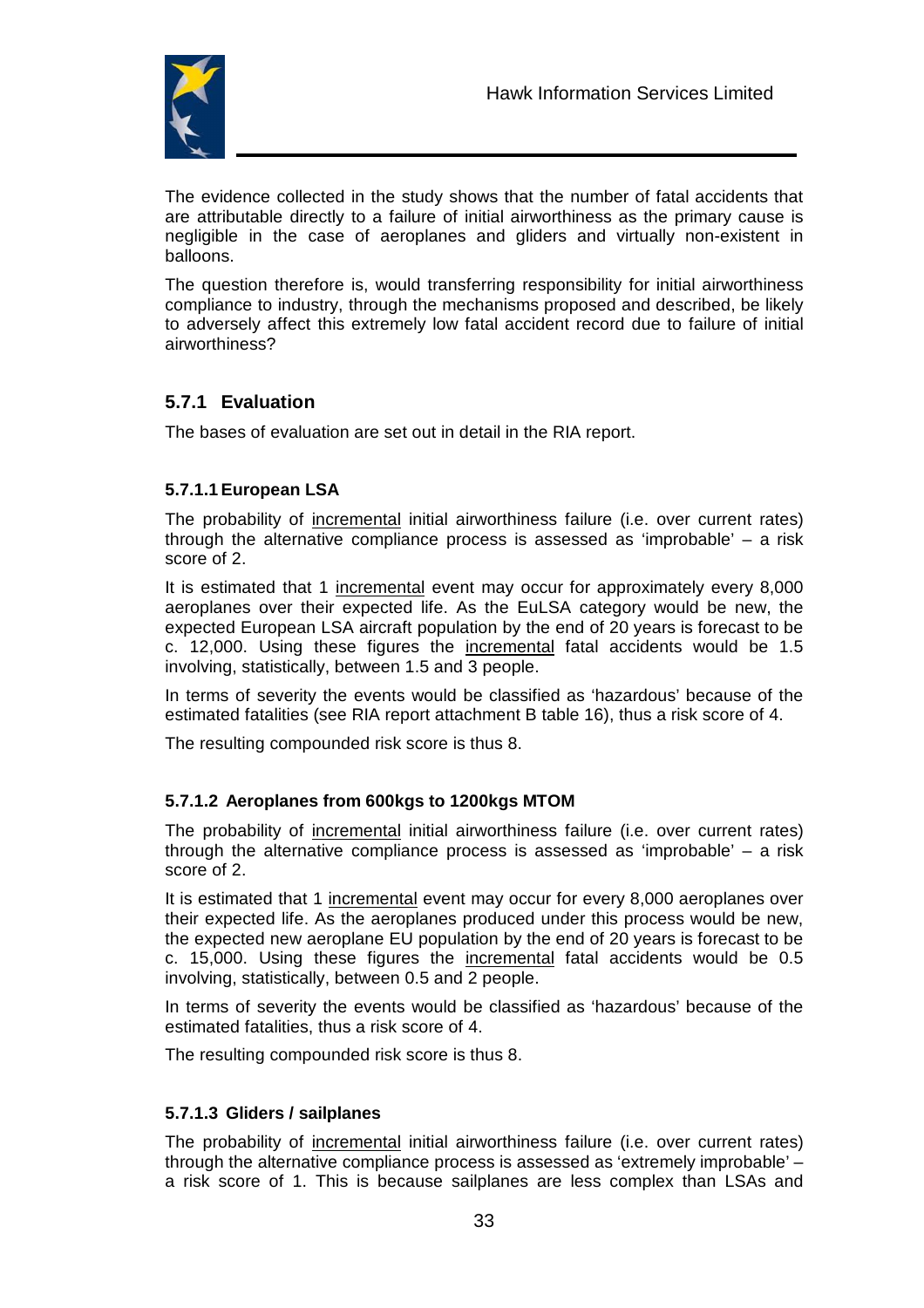

aeroplanes, gliders / sailplanes being mainly without engines and propellers as the means of take-off and landing.

It is estimated that 1 incremental event may occur for every 6,000 sailplanes over their expected life. As the gliders produced under this process would be new, the expected new glider population by the end of 20 years is forecast to be c. 5,000. Compared to the current European glider / sailplane aircraft population of c. 21,000 the number of new gliders produced under the alternative process may not be as great as sailplanes have been type certified to date.

Using these figures the incremental fatal accidents would be 0.8 involving, statistically, between 0.8 and 1.6 people. In terms of severity the events would be classified as 'hazardous' because of the estimated fatalities, thus a risk score of 4.

The resulting compounded risk score is thus 4.

#### **5.7.1.4 Balloons**

The probability of incremental initial airworthiness failure (i.e. over current rates) through the alternative compliance process is assessed as 'extremely improbable' – a risk score of 1. This is because balloons are the simplest form of aircraft. It is estimated that 1 incremental event may occur for every 15,000 balloons over their expected life.

As the balloons produced under this process would be new, the expected new balloon population by the end of 20 years is forecast to be c. 3,500. Current annual worldwide balloon production is c. 700 p.a. Compared to the current EU balloon population of c. 4,000 the number of new balloons produced under the alternative process may not be as great as balloons have been type certified to date.

Using these figures the incremental fatal accidents would be 0.2 involving, statistically, between 0.8 and 1.0 persons. In terms of severity the events would be classified as 'hazardous' because of the estimated fatalities, thus a risk score of 4.

The resulting compounded risk score is thus 4.

#### **5.8 Conclusions**

The following conclusions were arrived at as a result of the RIA study:

- 1. The consensus approach considered under Option 1 has proved to be a workable solution in the US LSA category for MTOM up to 600 kg. There is therefore no reason in principle why this approach for Initial Airworthiness on ELA1 cannot be extended to cover MTOM up to 1200 kg. Option 1 requires an amendment to the Basic Regulation and / or Regulation 1702 (Part 21) to enable an industry consensus process to be used in place of the requirement for a DOA and POA, and the need for a Type Certificate.
- 2. If such a declarative approach is to apply, it may need to be complemented by independent certification. This could be accomplished by the use of Accredited Bodies which are capable of issuing certificates of compliance and which are independent of the designers and / or manufacturers.